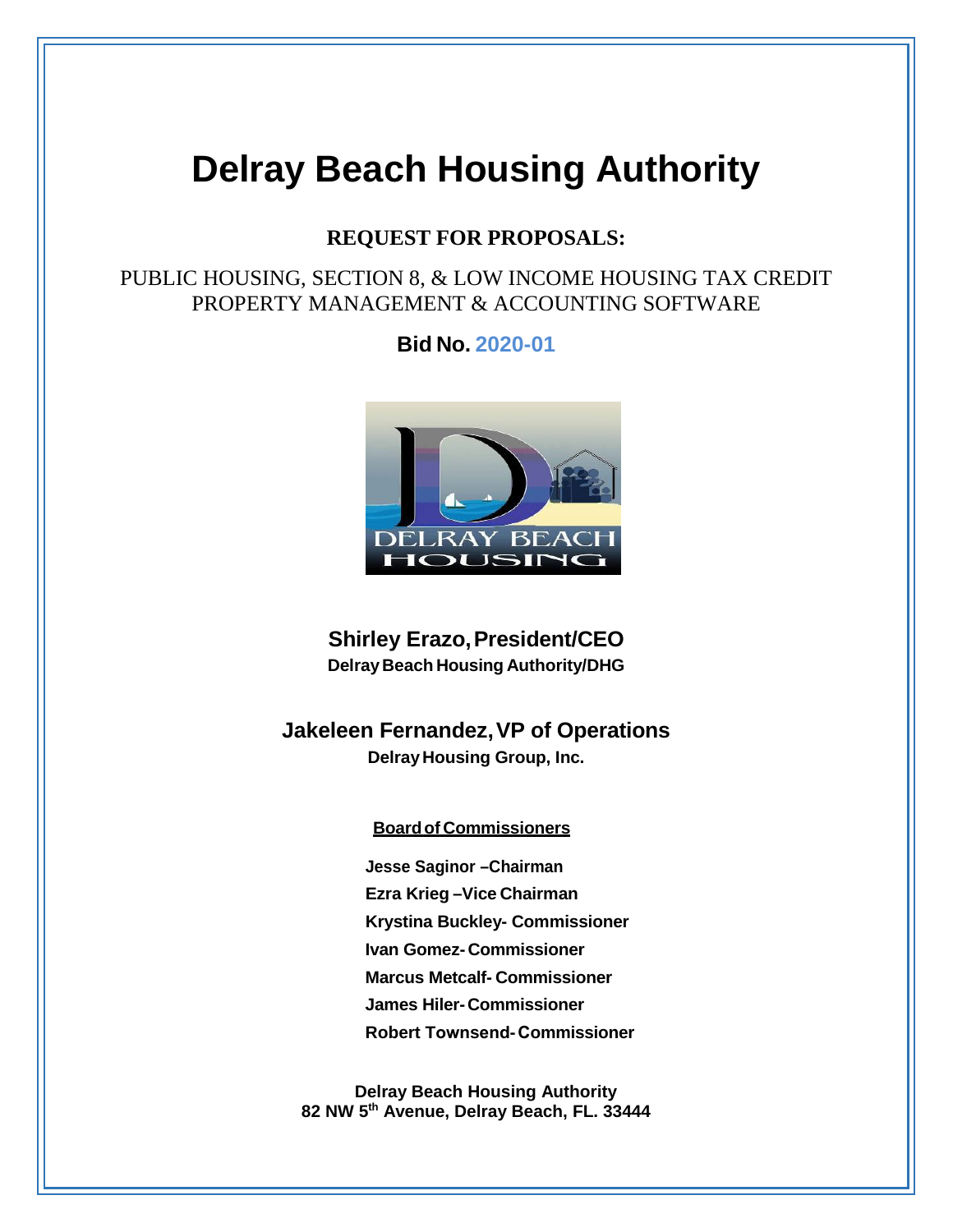### **I. INTRODUCTION:**

The Delray Beach Housing Authority has been in operation since 1973 and is responsible for rental assistance programs; the Section 8 Choice Voucher Program, the Public Housing Program and a Family Self-Sufficiency. The Programs serve a total number of 1,200 families.

In 2003 The Delray Beach Housing Authority formed the Delray Housing Group, Inc. to serve as its Property Management and Development Arm. The DBHA Board of Commissioners serves as the DHG Board of Directors. The DHG is a  $501(c)(3)$  organization incorporated by the Florida Department of State in May 2003.

DHG secured its first property management agreement in January 2004, purchased its first property in April 2004 and currently owns and manages 689 units of affordable apartments to include Low Income Housing Tax Credits.

The DHG has become a full service property management and development company.

Delray Beach Housing Authority (hereinafter called "HOUSING AUTHORITY" or "PHA") is currently seeking a qualified vendor to provide an enterprise-wide software application system that will enable management to effectively and efficiently run all aspects of housing management. The new application system must clearly demonstrate the ability to conform to all requirements of project-based accounting, budgeting, and management, to all requirements of the Housing and Urban Development (HUD), Low Income Housing Tax Credit (LIHTC), and to Generally Accepted Accounting Principles (GAAP).

### **II. PURPOSE OF RFP:**

The purpose of this RFP is to solicit qualified proposals so that HOUSING AUTHORITY may select the applications software that best meets the needs and requirements of the PHA. It is desired that the RFP process will ensure cost competitiveness among respondents, the PHA urges all interested firms to carefully review the requirements of the RFP. Written proposals containing the requested information will serve as the primary basis for initial selection. The final selection will be based on the evaluation criteria as outlined in **Section V** of this RFP.

### **III. RFP Terms and Conditions**

All proposals shall remain valid for a period of one hundred and twenty (120) calendar days after the date specified for receipt of proposals. All costs of the proposal process, interviews, contract negotiation, and related expenses, are solely the responsibility of the vendors.

The HOUSING AUTHORITY reserves the right to reject any or all proposals, to waive informalities and minor irregularities, and/or to modify or cancel this solicitation. Proposals which appear unrealistic in terms of management commitments or are indicative of failure to comprehend the complexity of this RFP and subsequent contracts may be rejected.

The HOUSING AUTHORITY reserves the right to reject, for specific reasons, any and all proposals received which include, but are not limited to, noncompliance with the RFP and stated requirements.

Proposers are requested and advised to be as complete as possible in their response. The HOUSING AUTHORITY reserves the right to 1) contact any proposer to clarify any response; 2) contact any current users of the proposer's services; 3) solicit information from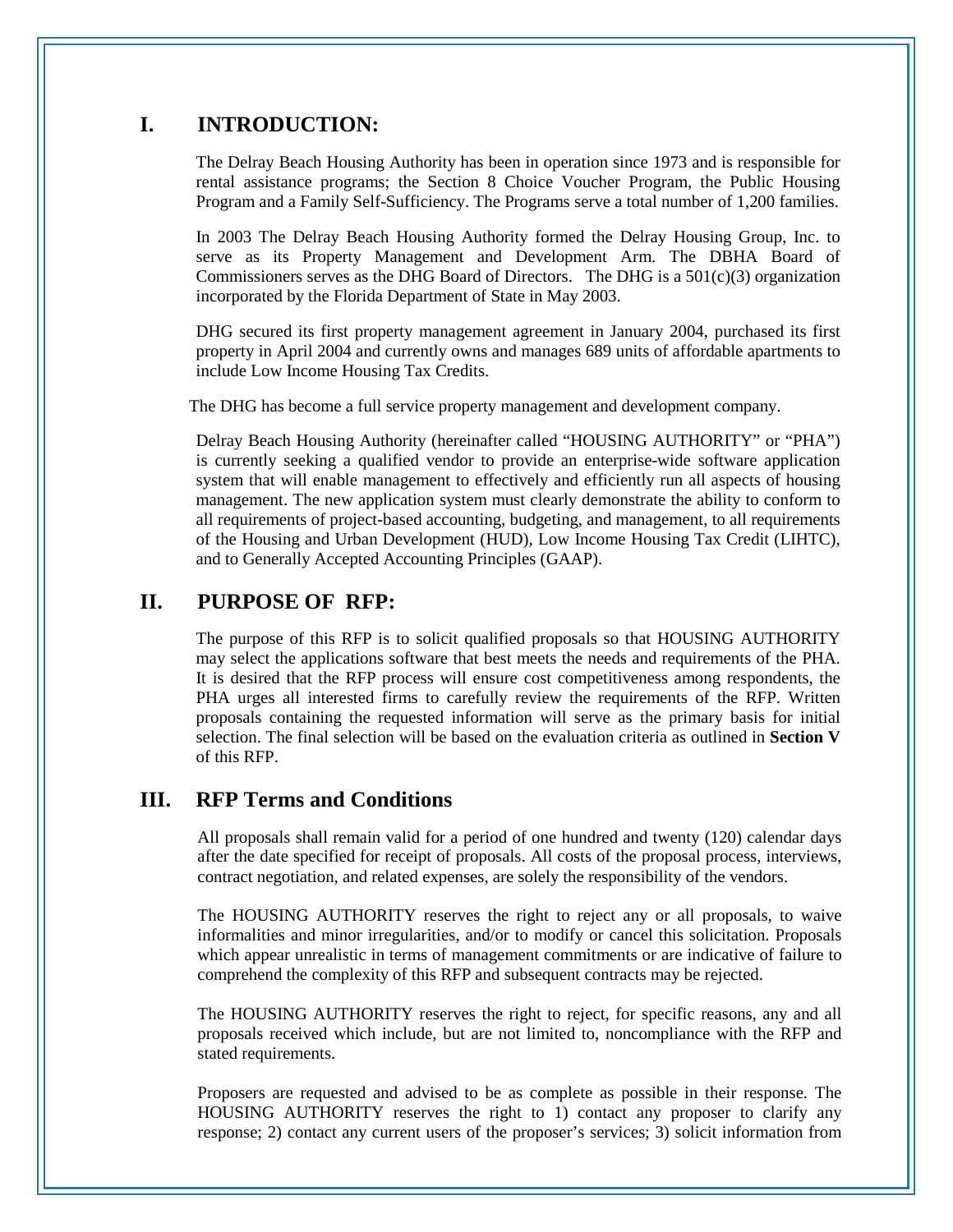any available source concerning any aspect of the proposal; and, 4) seek and review any other information deemed pertinent to the evaluation process.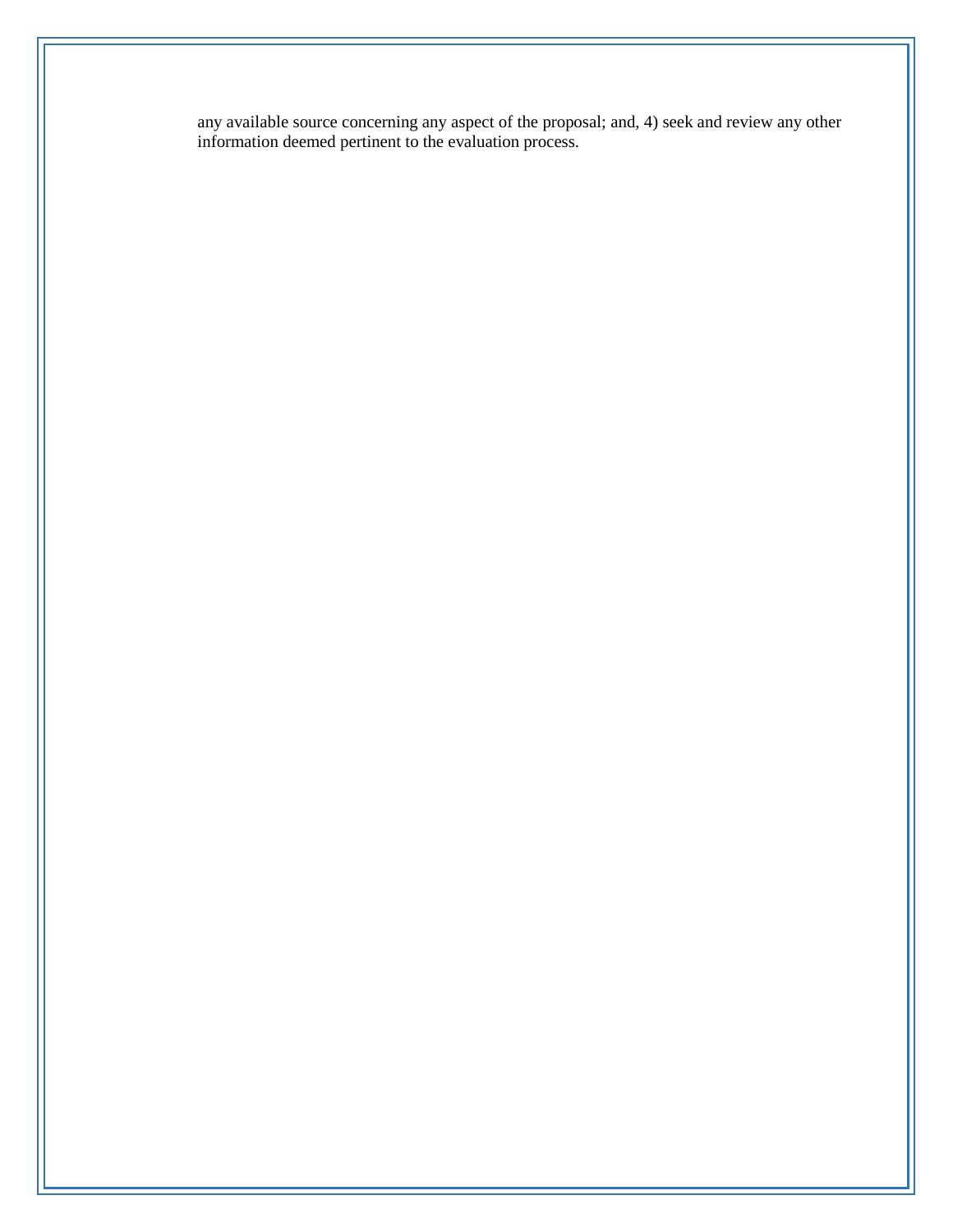### **IV. SCOPE OF WORK**

#### A. General:

Software selected will manage the following functions of the Agency. Specific requirements are listed in Attachment C and Attachment D of the RFP.

#### **1. Financial Applications:**

General Ledger Budgeting Accounts Payable Tenant Billing Purchasing & Requisitioning Financial Reports Accounts Receivable Fixed Assets Inventory Capital Fund Management Grant Management Payroll

#### **2. Housing Applications:**

Applicant Waiting List Unit Management Low Income Public Housing Tenant Management Low Income Housing Tax Credit Section 8 Housing Choice Voucher Tenant Management Landlord Portal Portability FSS Program Work Order system Creation & Submission of 50058/50059 form Rent Calculation SEMAP, PHAS Reporting UPCS Inspections HQS Inspections

#### **3. Other Desired Features:**

- Capabilities for integration with online banking applications, and facilitate direct deposit of housing assistance payments (HAP).
- Integrated Document Imaging system
- Online housing application for applicants
- Online Landlord access to account information
- Online Employee access to payroll information
- 4. **Data Conversion** Project Management to include data conversion from existing system, installation, successful implementation and testing of the software and hardware the PHA computer network. Data Conversion to include conversion of historical data for a minimum of 24 months. The Housing Authority currently uses Scott Accounting and Computer Services (SACS) for most of their software needs and One Site is also used for the Day to Day property management activities for their tax credit properties and data conversion is required from this system.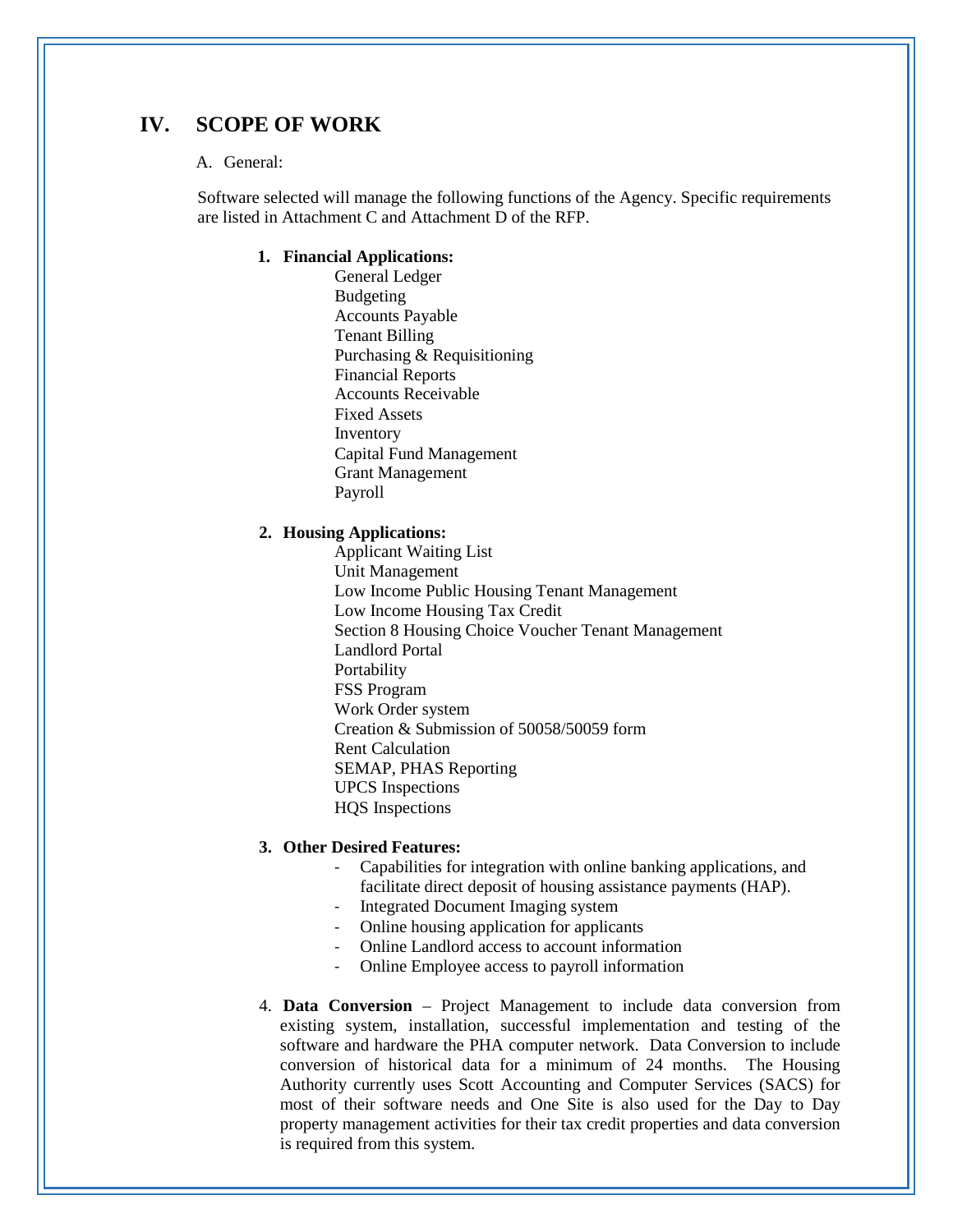5. **Training** – Training of the PHA staff to include End-user, Intermediate and Technical level training sufficient for the PHA to operate independently.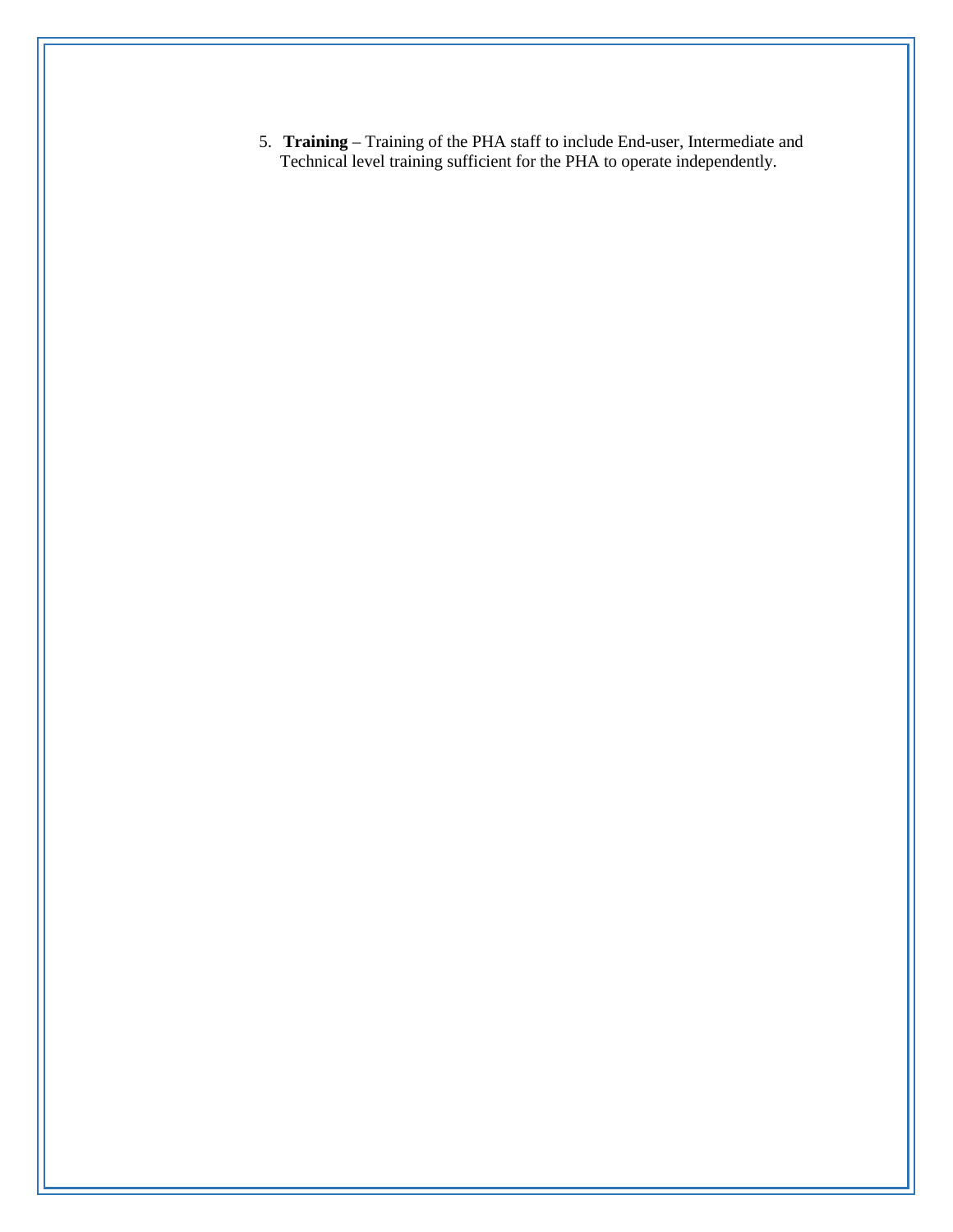6. **Technical Support –** Ongoing technical support and software updates to maintain compliance with Federal directives, and to provide for bug fixes and product enhancements.

Each proposal must include a full description of the software Respondent's standard maintenance and support agreements including annual costs to the PHA for these services. These maintenance agreements must provide for periodic updates to the software for product enhancements, bug fixes, tax and regulatory compliance, etc. Each proposal must fully document the Respondent's upgrade policy including any costs for upgrades outside the standard maintenance contract.

When describing telephone support, proposals must specify all conditions (Incl. Availability times and escalation processes) for its use by both end-user and technical staff.

For pricing purposes, Respondents should assume a total of 28 users.

B. Respondent Experience:

The Respondent must be thoroughly familiar with the application areas specified and have an installed base of customers currently using the proposed products. The Respondent shall have the staff, technical, and financial resources to reliably install and support the proposed system. The Respondent will thoroughly document its experience in the Public Housing, Section 8 market and Tax Credits, the qualifications of staff who will be assigned to this project, and its financial resources.

#### C. System Installation and Support:

The Respondent shall be responsible for installation and testing of the system to the point of independent operation by the PHA personnel. In addition, the Respondent, as part of the proposal, shall provide support services necessary to insure successful operation of the system including, but not limited to, the following:

- Acceptance testing after installation

- Maintenance support for bug fixes, enhancements and tax and regulatory compliance updates

- End User, Intermediate User and technical staff training

The Respondent must also have the demonstrated ability to support the system after installation is completed and accepted by the PHA. The support must take the form of ongoing programming and management support to accommodate regulatory changes and for immediate resolution of user problems. Furthermore, the on-going programming support must have the capability of using Internet and dial up communications for on-line problem solving and analysis.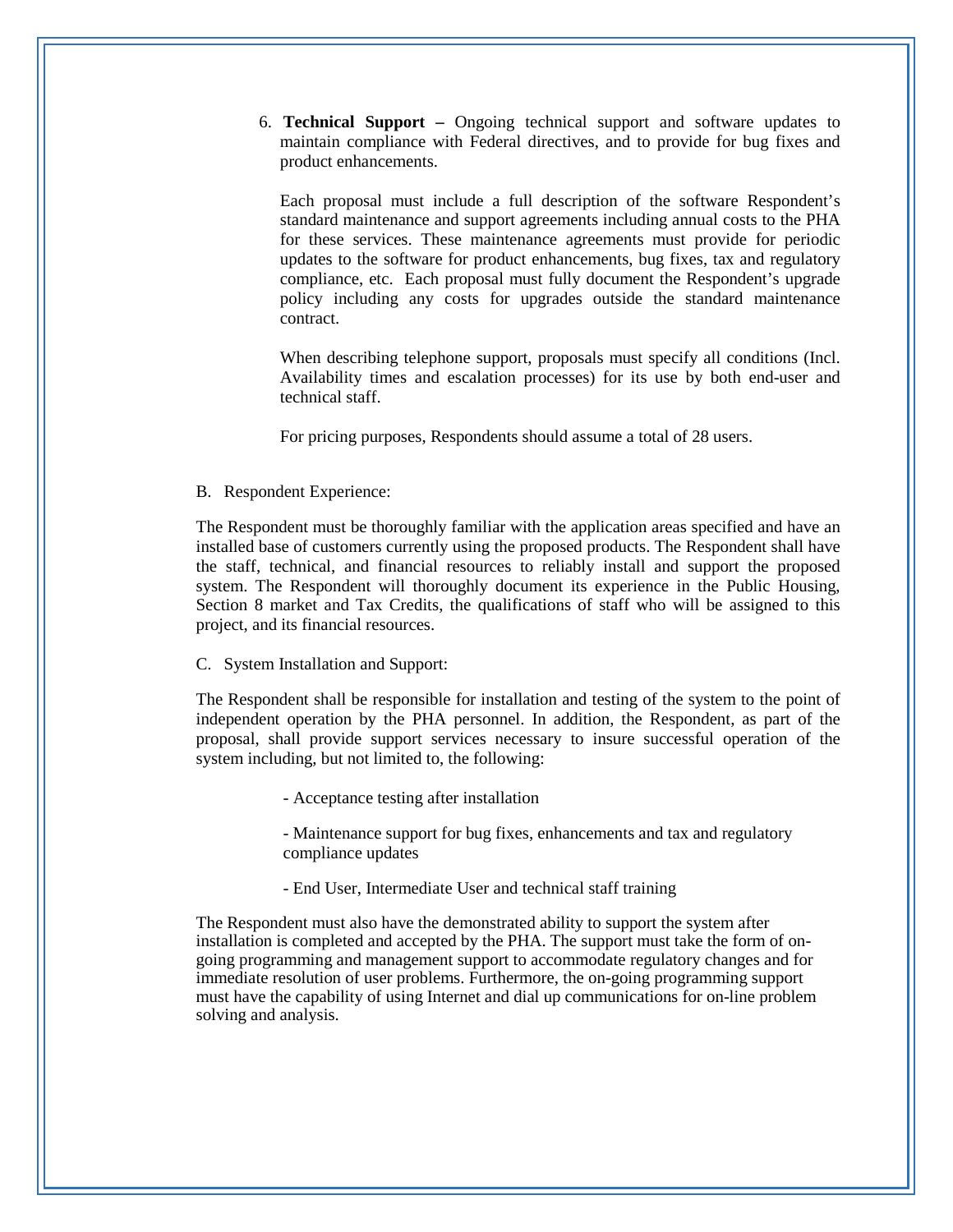D. Current Hardware and Communications Environment

Windows Platform Network Running on Windows 10 Pro and MS Server 2019 Server Standard. VM environment.

Type and number of workstations: 16 Dell OptiPlex 5040 Desktops Running Windows 10 Pro with SSDs.

Servers: 2019 Standard running VM environment

Servers: Dell PowerEdge T440 1 Domain Controller, 1 SACS Apps Server, 1 File Print Server.

Network Printers: Konica Minolta c658s, HP MFP e87640.

Data Backup. Naviko back up software to Synology NAS then to the As3 cloud.

Internet connectivity: AT&T fiber 50mbs dedicated pipe with static ip.

Remote sites: No remote sites.

If the proposed software modules will not operate on the HOUSING AUTHORITY's current network environment, vendors responding to this RFP must include specifications for a computer hardware platform for the application software. The specifications should include minimum, recommended and optimal specifications for the application software to operate within the HOUSING AUTHORITY's infrastructure. In addition, the successful bidder will be required to coordinate any hardware upgrades with the HOUSING AUTHORITY, if desired by HOUSING AUTHORITY.

Vendors whose response includes hardware upgrades will be responsible for coordinating the proposed upgrades with HOUSING AUTHORITY. This includes any support for installation and testing of the hardware and system(s)/component(s) to the point of independent operation. Vendors will provide support services necessary to ensure successful conversion and operation of the system. Vendors whose response requires hardware upgrades must have demonstrated the ability to provide support of the system after installation is completed and accepted.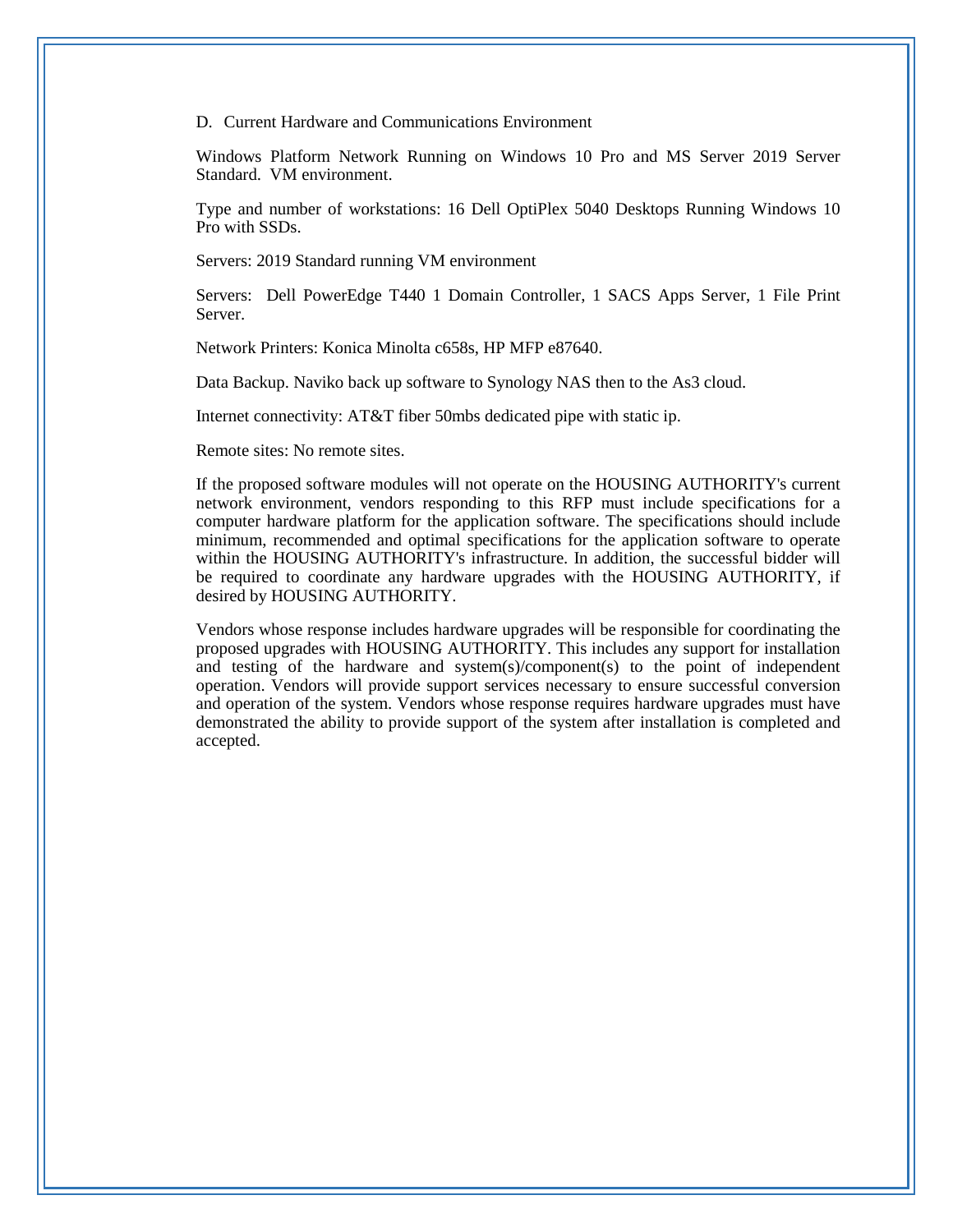#### E. RFP SCHEDULE:

| <b>EVENT</b>                 | <b>DATE</b> |
|------------------------------|-------------|
| <b>RFP</b> Issue Date        | 08/31/2020  |
| Last Date for Inquiries      |             |
| Final Addendum to RFP        |             |
| <b>Vendor Proposals Due</b>  | 09/28/2020  |
| <b>Onsite Software Demos</b> | 10/13/2020  |
| <b>Contract Award Date</b>   | 10/21/2020  |

F. Submission Deadline and Delivery Address:

All bid proposals must be received at the PHA by **Monday, September 28, 2020 by 2:00 p.m.** Proposals must be submitted with one (1) original and ten (10) copies. All bid envelopes received must indicate that a bid proposal is contained inside. Please send proposals to the following address:

Delray Beach Housing Authority/DHG Attention: Jakeleen Fernandez, VP of Operations 82 NW 5th Avenue Delray Beach, FL. 33444

G. Inquiries:

All inquiries must be in writing and emailed by **September 11, 2020 at 2:00 p.m.** to Jakeleen Fernandez at [jfernandez@dbha.org.](mailto:jfernandez@dbha.org) Vendor questions and answers to said questions will be communicated to all other vendors who have requested this RFP.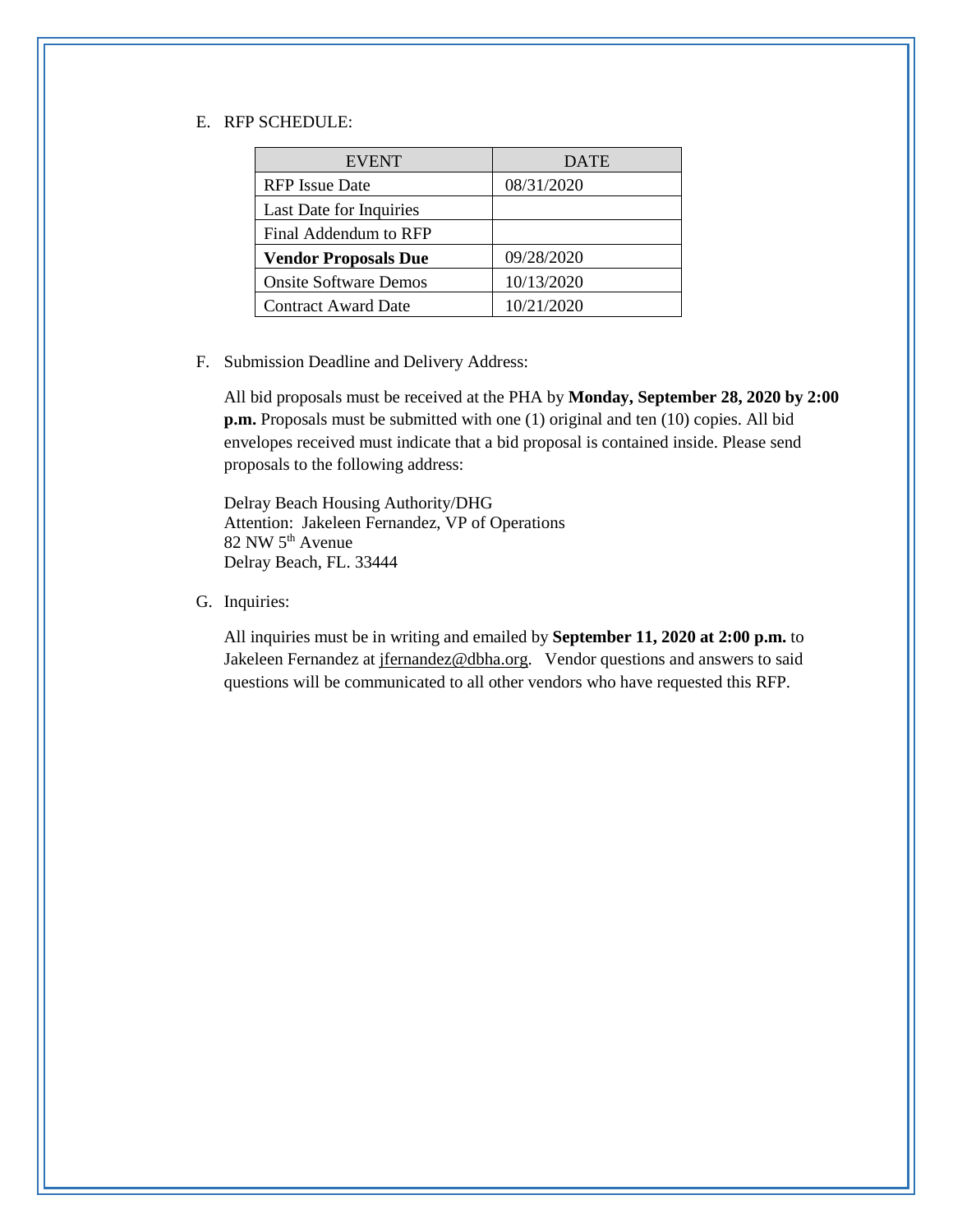# **V. EVALUATION CRITERIA**

| <b>CRITERIA</b>                                                                                                                                                                                                                                                   | <b>POINTS</b><br><b>AVAILABLE</b> | WEIGHT |
|-------------------------------------------------------------------------------------------------------------------------------------------------------------------------------------------------------------------------------------------------------------------|-----------------------------------|--------|
| <b>Strength and Expertise of Vendor</b>                                                                                                                                                                                                                           |                                   |        |
| The software meets the function requirements listed in the<br>RHP without requiring modification or future development<br>and/or the vendor has the strength and experience to design<br>and build the software.                                                  | 100                               | 30%    |
| Cost                                                                                                                                                                                                                                                              |                                   |        |
| Cost includes cost of software, installation, implementation,<br>project management and training. The cost of ownership will<br>be evaluated and considered.                                                                                                      | 100                               | 10%    |
| <b>Support Services and Service Level Agreement</b>                                                                                                                                                                                                               |                                   |        |
| Support services included ongoing maintenance, new<br>releases; support of HUD and LIHTC mandated changes and<br>service level agreement related to issue resolution and overall<br>responsiveness. Other factors include change management<br>and documentation. | 100                               | 30%    |
| <b>Implementation Methodology and Conversion Services</b>                                                                                                                                                                                                         |                                   |        |
| Ability to deliver and install software within an acceptable<br>timeframe.                                                                                                                                                                                        | 100                               | 15%    |
| <b>Training Services</b>                                                                                                                                                                                                                                          |                                   |        |
| Training services include training approach, education<br>options and training with like or test system.                                                                                                                                                          | 100                               | 15%    |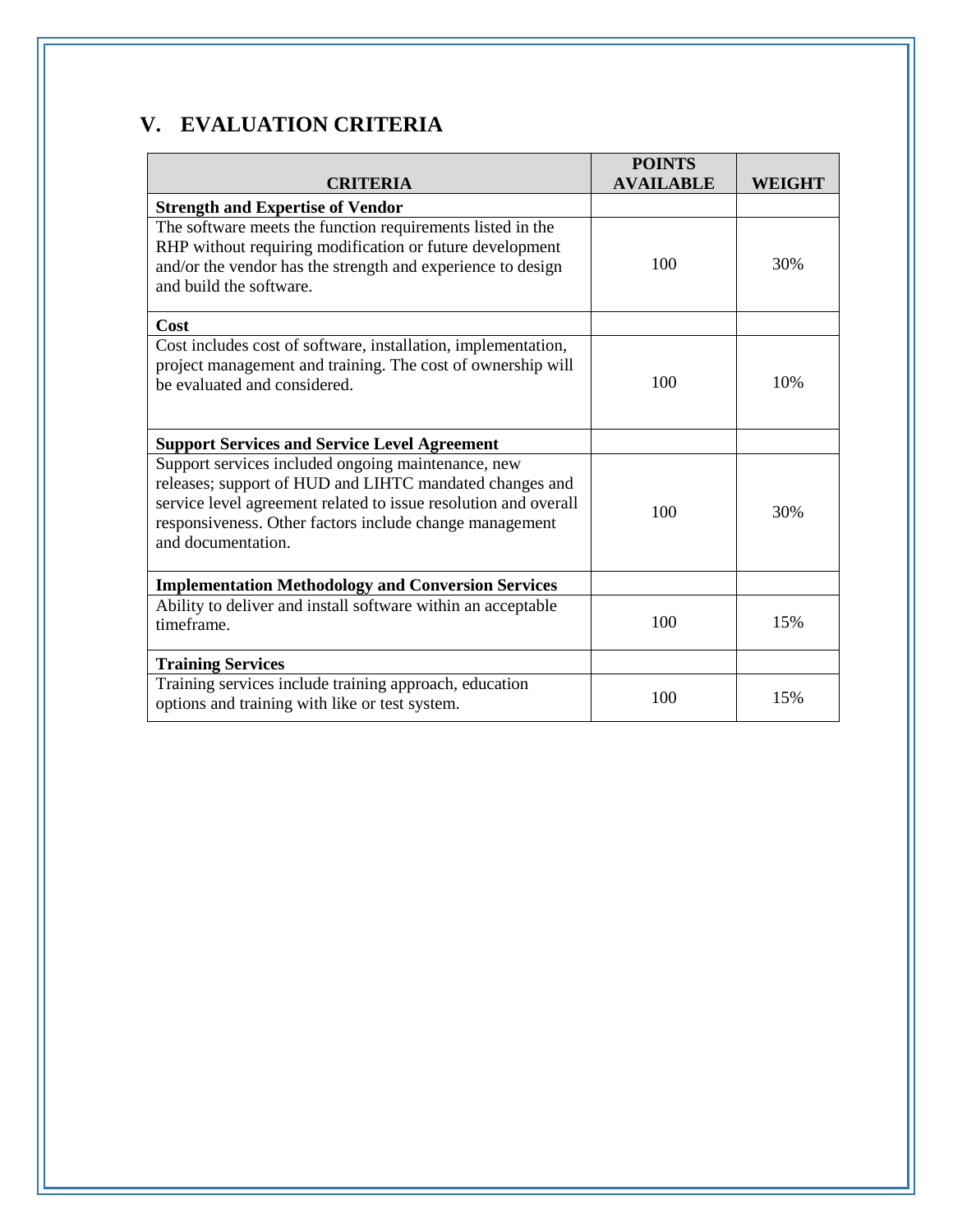### **VI. PROPOSAL GUIDELINES**

Qualified vendors wishing to submit a written proposal must address the following items:

- 1. The intent of this RFP is to establish the minimum requirements and specifications for application software to be acquired by the HOUSING AUTHORITY. The information herein is intended to provide proposes with sufficient information to enable them to prepare an acceptable response to this RFP.
- 2. HOUSING AUTHORITY intends to maximize the utilization of its existing data communications network and network equipment.
- 3. HOUSING AUTHORITY recognizes that proposed application software solutions may necessitate new server hardware. The proposed minimum configuration for server(s) must be sufficient to operate the proposed software and include sufficient disk storage for a minimum of three (3) years from the 'go-live' date.
- 4. Each proposal must include a full description of all software modules, features and functionality.
- 5. Each proposal must include installation, training, project management, software and other one-time costs
- 6. Each proposal must include all initial guarantees and warranties.
- 7. Each proposal must include all annual (reoccurring) costs such as software licenses fees, and software maintenance, product upgrade fees, etc.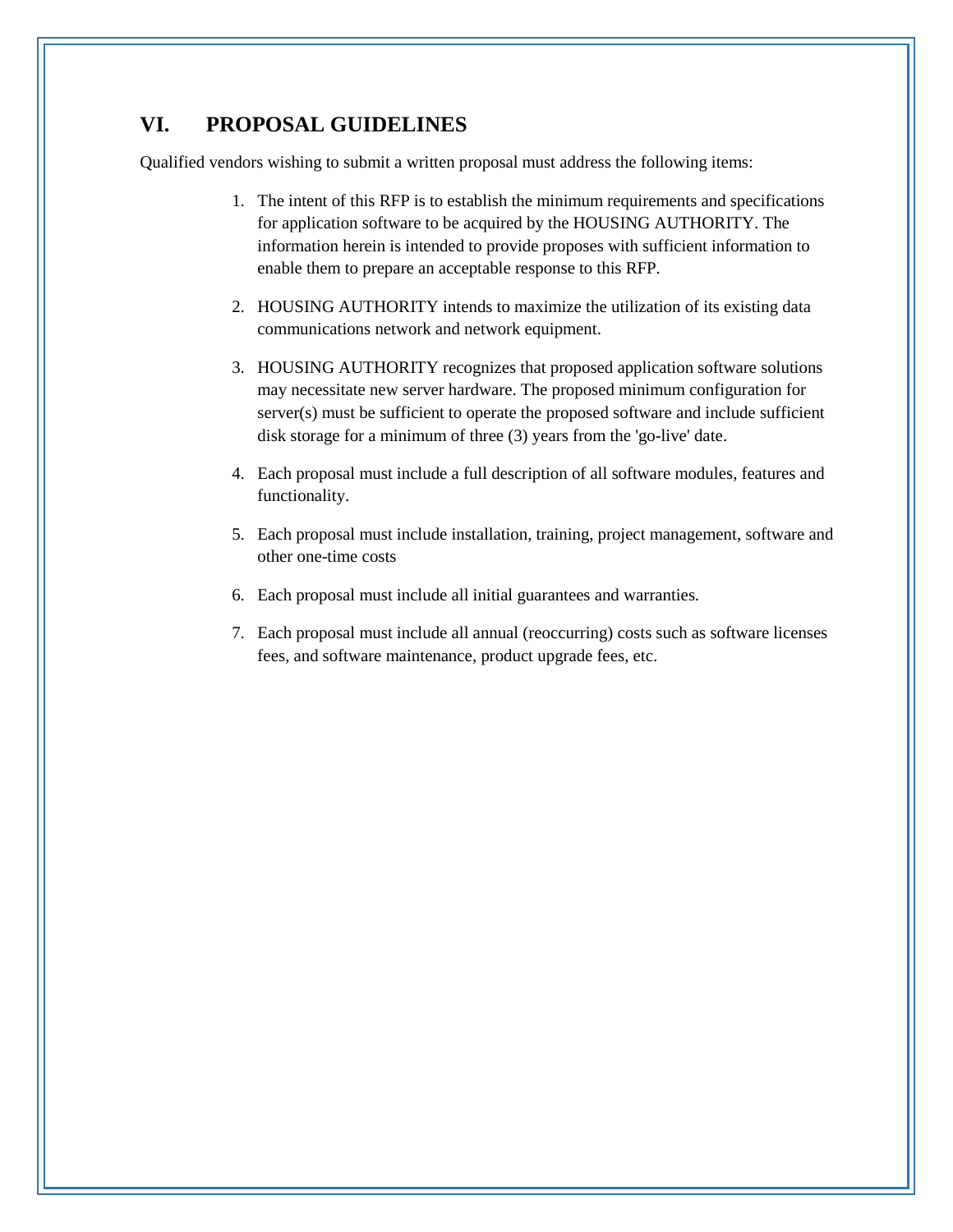### **VII. FORMAT OF PROPOSALS:**

- A. **Executive Summary** Provide a brief non-technical overview of the Vendor's business including the range of products and services offered. Vendors should provide information reflecting how and why vendor's products and services meet PHA's needs.
- B. **Company Profile** Provide a history of the business and resumes of key staff to be involved in system installation and support including the names and qualifications of all training personnel.
- C. **Subsidy Management**  Provide a list of subsidies the software handles, as well as a detailed description of how the software works with each.
- D. **Implementation** Provide a detailed overview regarding the implementation of the proposed software system.
- E. **Training**  Include the department description and training plan.
- F. **Data Conversion –** Provide an overview of the data conversion process with a step-bystep list of the overall process.
- G. **Software Development –** Include a detailed overview of the development process or a description of third-party development. Include information on quality assurance and releases.
- H. **Documentation –** Provide detailed information on all training and help documentation.
- I. **System Requirements –** Describe in detail each item of hardware proposed, the configuration proposed, operating characteristics and any recommended and/or optional hardware. Include information on hosting/cloud capabilities.
- J. **Technical Support** Provide a detailed overview of your ongoing support. Include relevant information regarding upgrades and releases.
- K. **Hardware Specifications –** Describe in detail each item of hardware proposed, the configuration proposed, operating characteristics and any recommended and/or optional hardware.
- L. **Application Software Modules** Describe the specific products and services to be provided by the Respondent, including warranty information covering all software being proposed. Include information on all reports available in the proposed software.
- M. **References** Vendor is required to submit a minimum of three (3) housing authority references.

#### N. **Proposal Costs**

- i. **Software Costs -** Software costs include but are not limited to the cost for each software module or capability to include annual maintenance fees.
- ii. **License Fees** License fees include license fees for system software, license fees for system operating system, database, development tools, third party license fees, software license fee (by module or function), terminal emulation license fees.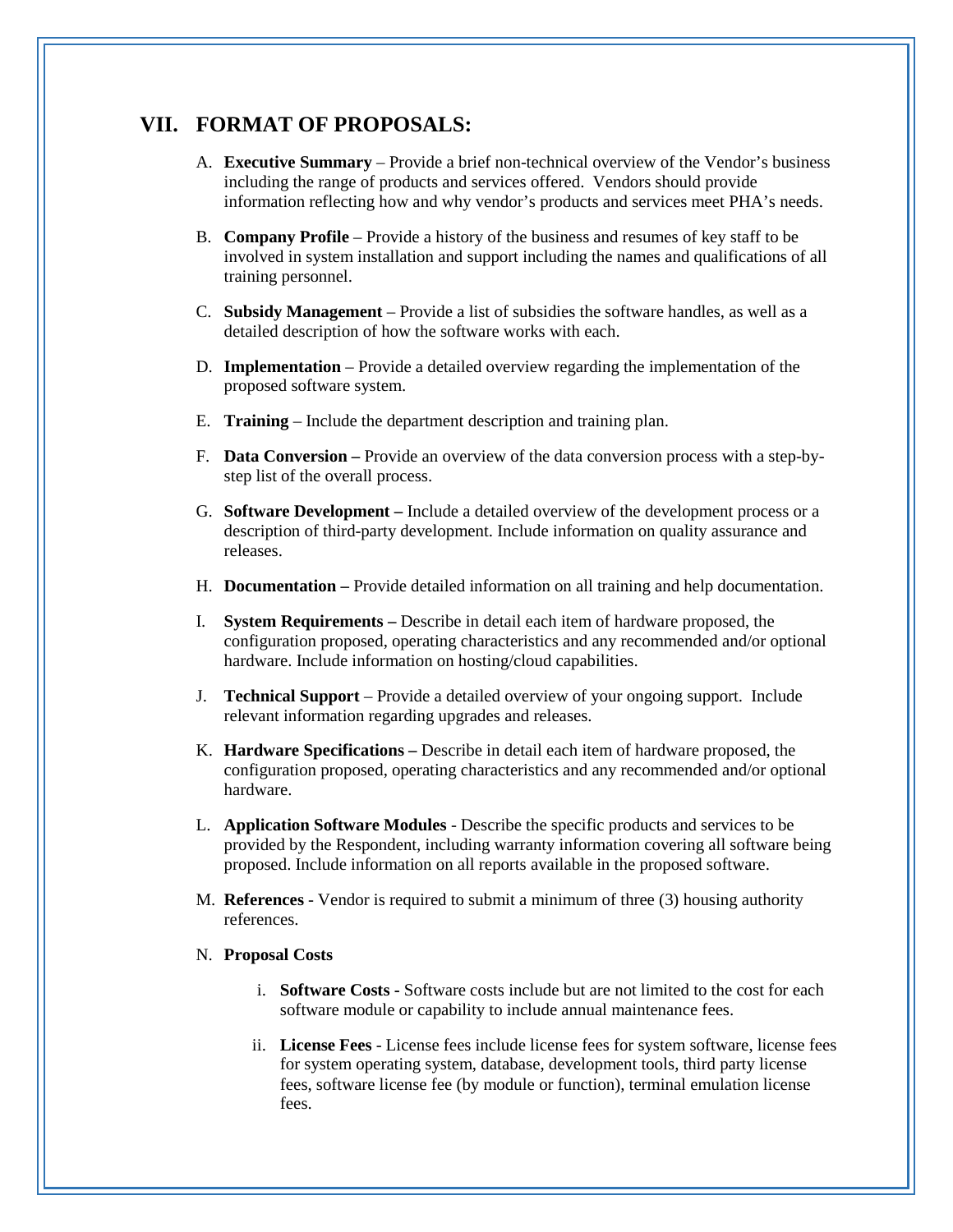- iii. **Training Costs** Responding vendors should base training costs on providing end user training to all HOUSING AUTHORITY departmental members.
- iv. **Other Costs** Include costs for services provided in the responses that are not detailed above such as project management, travel costs, consulting fees. Provide a list of per diem rates for ancillary services such as analysts, project managers and implementation specialists.

#### O. **Attachments –**

- i. Completed Attachment A "Non-Collusive Affidavit" prepared on Respondent's company letterhead.
- ii. Completed Attachment B Vendor Questions
- iii. Completed Attachment C Specification Checklist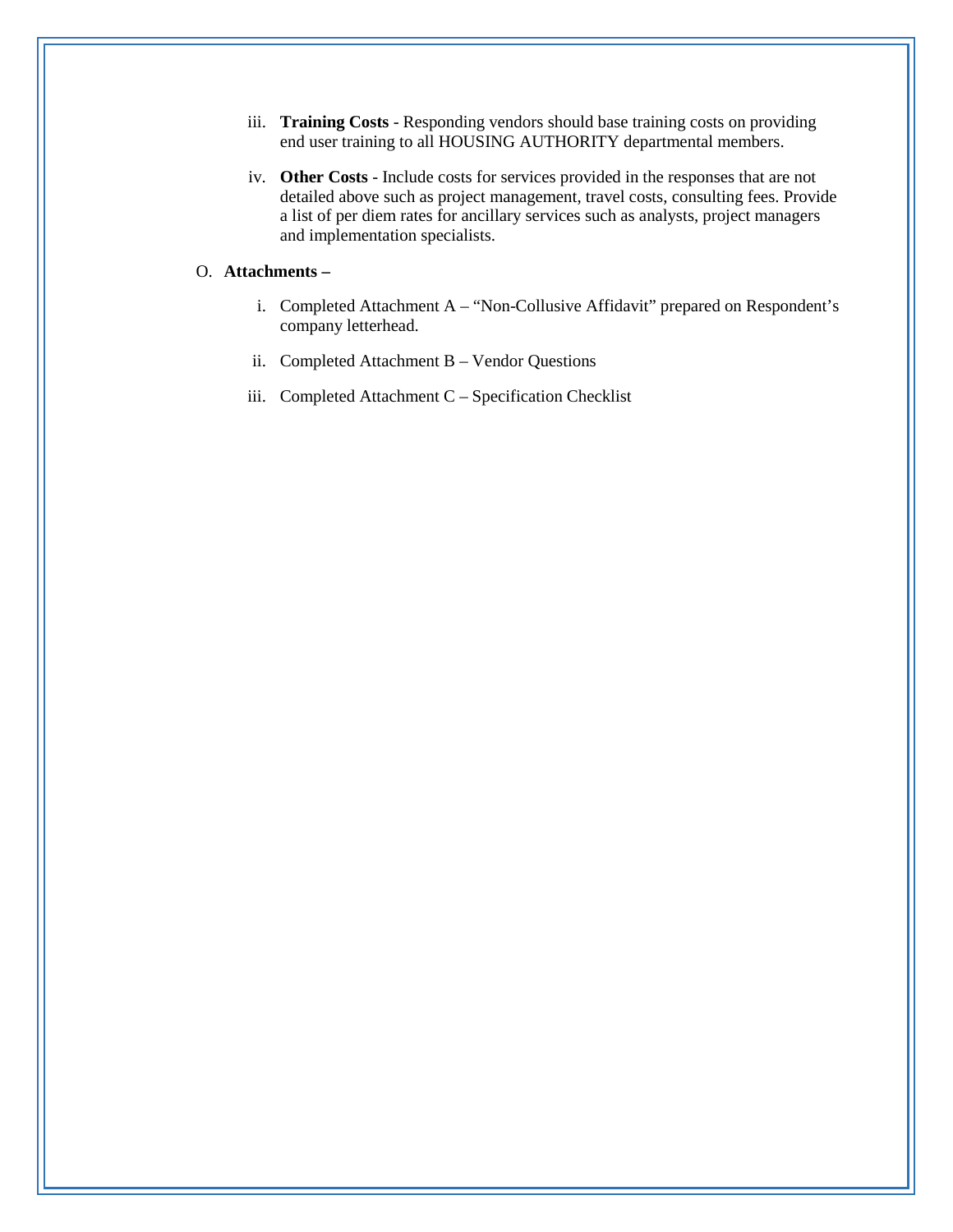## **VIII. ATTACHMENT A : NON-COLLUSIVE AFFIDAVIT**

i. *NON-COLLUSIVE* 

ii. *AFFIDAVIT* 

| <b>STATE OF</b> |  |  |  |
|-----------------|--|--|--|
|                 |  |  |  |

COUNTY OF

\_\_\_\_\_\_\_\_\_\_\_\_\_\_\_\_\_\_\_\_\_\_\_\_\_\_\_\_\_\_\_\_\_\_\_\_\_\_\_\_\_\_\_\_\_\_\_\_\_\_, being first duly sworn deposes and says:

THAT he/she is \_\_\_\_\_\_\_\_\_\_\_\_\_\_\_\_\_\_\_\_\_(an owner/principal/partner of the

Firm of the party the party of  $\mathcal{L}$ making the foregoing proposal or bid, that such bid is genuine and not collusive or sham; that said bidder has not colluded, conspired, connived or agreed, directly or indirectly with any bidder or person, to put in a sham bid or to refrain from bidding, and has not in any manner, directly or indirectly, sought by agreement or collusion or communication or conference, with any person, to fix the bid price of affidavit or any other bidder, or to fix any overhead, profit, or cost element of said bid price, or of that of any bidder or to secure any advantage against HOUSING AUTHORITY or any person interested in the proposed contract; that all statements contained in said proposal or bid are true.

\_\_\_\_\_\_\_\_\_\_\_\_\_\_\_\_\_\_\_\_\_\_\_\_\_\_\_\_\_\_\_\_\_\_\_\_\_\_\_\_\_\_\_\_\_\_\_\_\_ (Name of Bidder if Bidder is an individual) (Name of Partner if the Bidder is a Partnership) (Name of Officer if the Bidder is a Corporation)

Subscribed and sworn to this

 $\frac{day \text{ of } \_$ 

\_\_\_\_\_\_\_\_\_\_\_\_\_\_\_\_\_\_\_\_\_\_\_\_\_\_\_\_\_\_\_\_\_\_\_\_\_\_\_\_\_\_

NOTARY PUBLIC

MY COMMISSION EXPIRES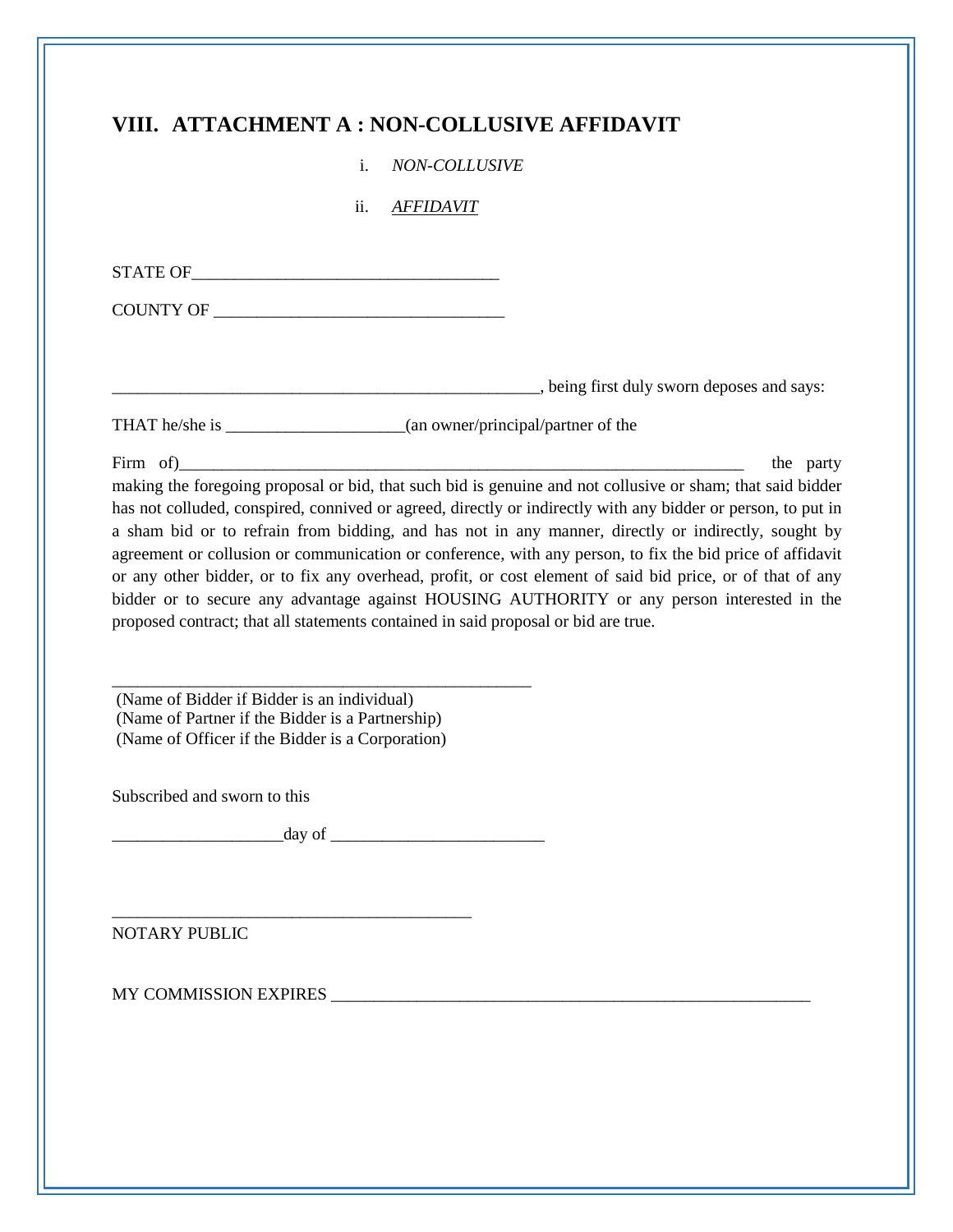### **IX. ATTACHMENT B : VENDOR QUESTIONS**

- a. How many employees does your business have in each functional area (sales, customer support, implementation, R&D, etc.)?
- b. Did/Will your company design and develop the proposed software or are you marketing the proposed system for another vendor or third party? If marketing, who designed the system and who will provide on-going support?
- c. Does your company outsource programming/development? If so, please describe.
- d. How many Housing Authorities are current clients?
- e. Does your company market strictly to Housing Authorities? If not, what percentage of your company is dedicated to Housing Authorities or HUD business?
- f. When was the proposed software system first installed?
- g. Provide an overview statement describing your financial position (adequate resources); long-term business plan describing distribution of resources indicating percentages dedicated to product development and technical support.
- h. What are the responsibilities that will be required of HOUSING AUTHORITY and what are the responsibilities that will be covered as part of your company's services? What technical and non-technical resources need to be represented on the HOUSING AUTHORITY project team?
- i. Describe how you setup the system to meet the needs of HOUSING AUTHORITY.
- j. Describe your company's philosophy on customization.
- k. Will HOUSING AUTHORITY train with our converted data or sample/dummy data?
- l. Describe data conversion assistance you will provide during implementation from the current system?
- m. Will HOUSING AUTHORITY retain its "know identifiers" such as Client number, Section 8 Contract Number, Purchase Order Number, Conventional unit number, etc?
- n. What is your process of converting HOUSING AUTHORITY existing forms and letters?
- o. Does your System require HOUSING AUTHORITY to run parallel?
- p. Describe in detail the customer support services that are provided by your company.
- q. Will HOUSING AUTHORITY be assigned an account representative who will work with us through implementation?
- r. Is a hotline telephone service part of your support? During what hours is this service available? Is there an additional charge for this service? How are support calls prioritized?
- s. Do you ever charge extra for telephone support if the reported problem is a customer / user problem and not a software problem?
- t. Do you provide an Internet Site with FAQs (Frequently Asked Questions), updates,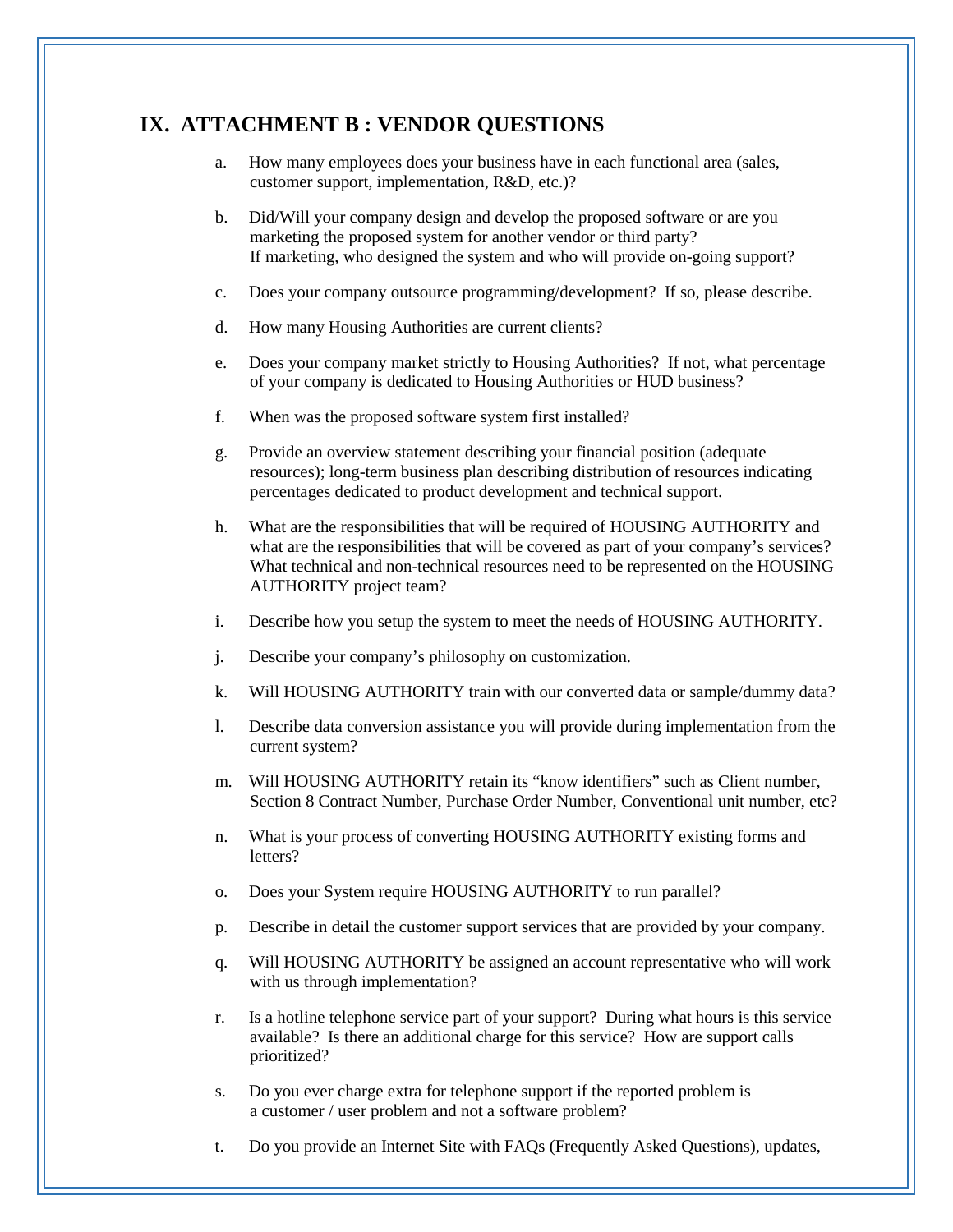software patches, device drivers, etc.?

- u. Do you offer consulting services to assist a business in defining, designing and implementing custom enhancements to your system? Are the consultants your own employees or do you recommend third parties?
- v. Describe your business' policy on modifications that might be made to your system by a customer after initial installation. What impact would such customer modifications have on your system's warranty? On future releases?
- w. Is system maintenance included in the license fee for the software?
- x. Describe your release schedule for maintenance updates; enhancement updates; tax/legislative updates. How long does it take to implement new changes in HUD statutes and regulations into your software? Do you have a warranty specifying timelines?
- y. Describe how your customers influence and contribute to the content of the enhancement update.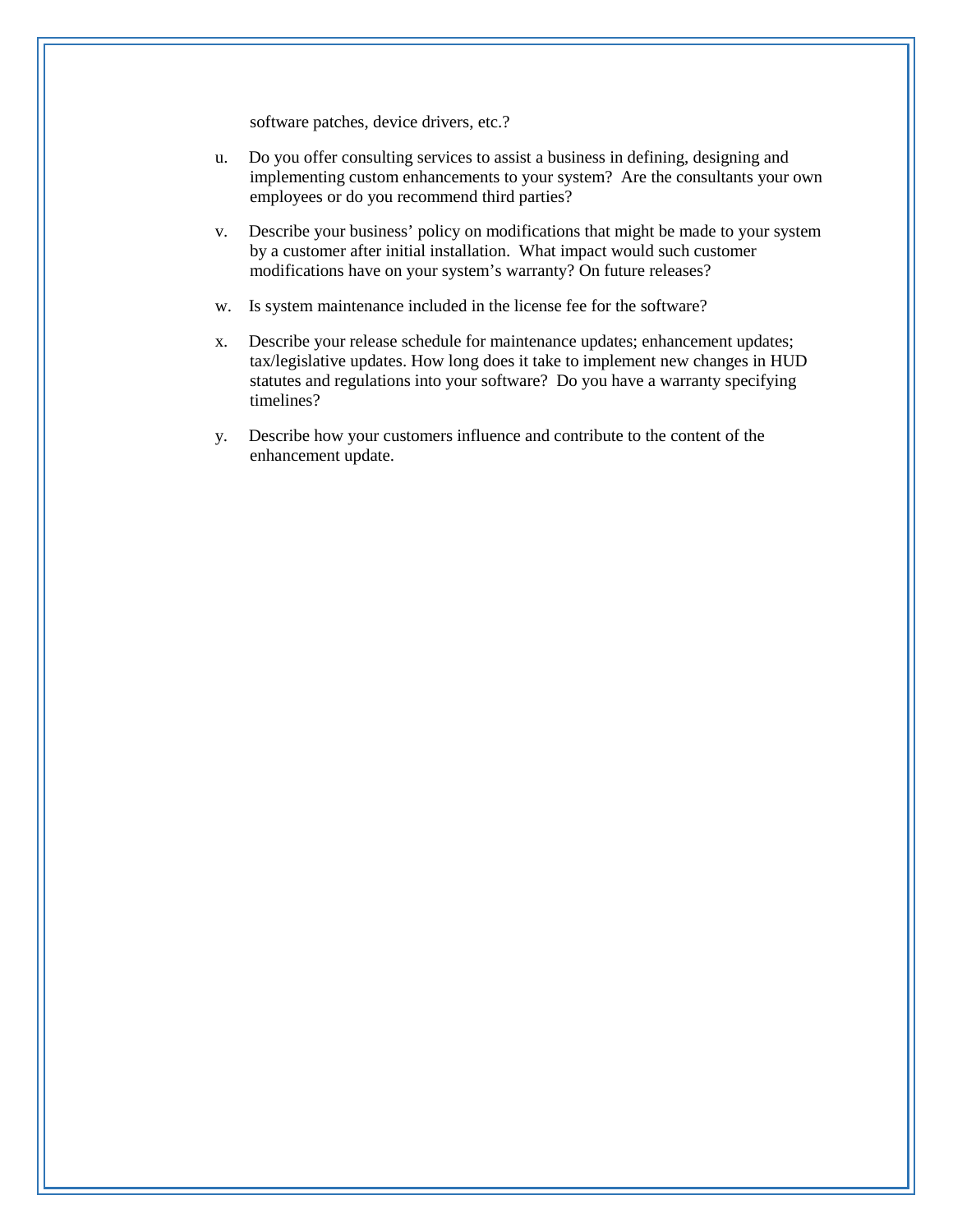# **X. ATTACHMENT C : SPECIFICATION CHECKLIST**

The following section is intended to provide a better understanding to the evaluation panel of the capabilities of the system(s) you are proposing. For each item in the list, please indicate "yes" this feature is currently available or "no" it is not. You are encouraged to add comments via an addendum, clearly identifying the software feature by section and number, to make your responses as complete and accurate as possible.

| <i>Item</i><br># | <b>General</b>                                                                                                                                                                                                                                                                                                                            | Yes/No | <b>Comment</b> |
|------------------|-------------------------------------------------------------------------------------------------------------------------------------------------------------------------------------------------------------------------------------------------------------------------------------------------------------------------------------------|--------|----------------|
| 1                | The ability to scan, view, print, email and/or fax archived documents<br>to Field Staff prior to applicant moving in.                                                                                                                                                                                                                     |        |                |
|                  |                                                                                                                                                                                                                                                                                                                                           |        |                |
| $\overline{2}$   | A fully integrated document imaging system with the ability to archive,<br>view, print, email, and fax documents directly from the system.<br>Paper documents can be scanned. Reports can be directly archived.<br>Items outside the system on your computer can be archived, such as<br>digital pictures and Microsoft office documents. |        |                |
| 3                | Provide detailed rent and utility allowance calculations, kept up to<br>date with latest HUD requirements and formulas                                                                                                                                                                                                                    |        |                |
| 4                | Integrated appointment calendar                                                                                                                                                                                                                                                                                                           |        |                |
| 5                | Integrated reminder system (with pop-up ticklers)                                                                                                                                                                                                                                                                                         |        |                |
| 6                | A validation program that is fully compliant with the current HUD-<br>50058 Technical Reference Guide                                                                                                                                                                                                                                     |        |                |
| $\overline{7}$   | Unlimited number of notes for tenants to indicate balances owed or<br>previous problems with residents                                                                                                                                                                                                                                    |        |                |
| 8                | Ability to list the current HUD regulations and the current A&O Policy<br>while entering the income, or deductions for a resident.                                                                                                                                                                                                        |        |                |
| 9                | Tenant reports that can be filtered by project number, caseworker,<br>and used defined codes                                                                                                                                                                                                                                              |        |                |
| 10               | Reports on PIC submissions that will help maintain 95% or higher on<br>all submission rates                                                                                                                                                                                                                                               |        |                |
| 11               | RIM audit verification procedure.                                                                                                                                                                                                                                                                                                         |        |                |
|                  |                                                                                                                                                                                                                                                                                                                                           |        |                |
| 12               | Automatically submit files to PIC without using the PIC Website                                                                                                                                                                                                                                                                           |        |                |
| 13               | Automatically retrieve PIC error reports and store ticket numbers and<br>PIC error Reports                                                                                                                                                                                                                                                |        |                |
| 14               | Validation program that is fully compliant with the current HUD-50058<br><b>Technical Reference Guide</b>                                                                                                                                                                                                                                 |        |                |
|                  |                                                                                                                                                                                                                                                                                                                                           |        |                |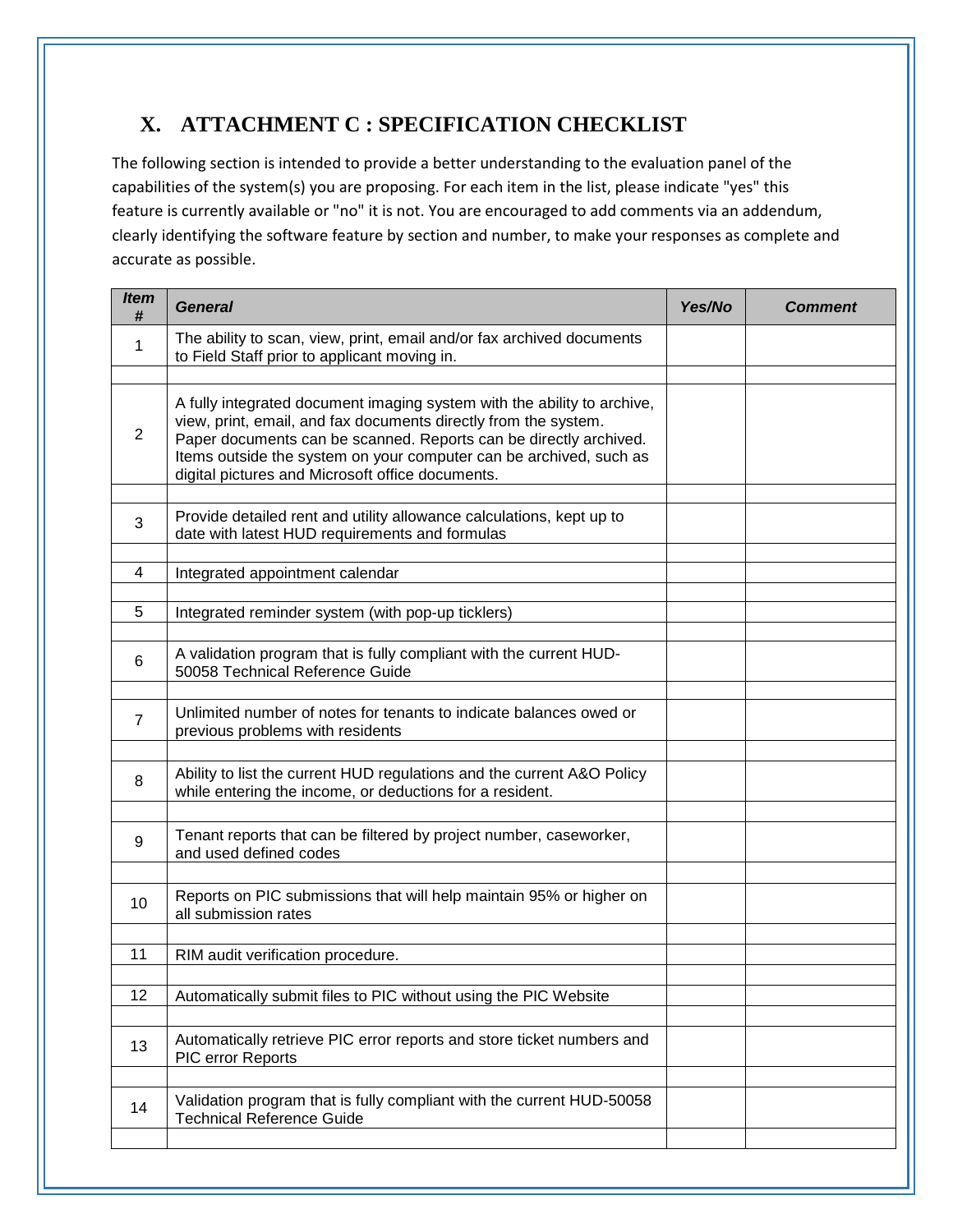| 15 | Translate PIC errors into user friendly directions for corrections                                                                                |  |
|----|---------------------------------------------------------------------------------------------------------------------------------------------------|--|
| 16 | Ability to compare PIC records with System records to identify any<br>records not currently in PIC system that are in our system                  |  |
| 17 | Keep history of prior residents in unit                                                                                                           |  |
| 18 | Ability to set levels of security for users (ie: not everyone can change<br>Master File of resident, not everyone can do adjustments to accounts) |  |
| 19 | Search for a tenant account using the unit number, address, lease<br>date, termination date, SSN or tenant name                                   |  |
| 20 | Tracks and maintains all data required for PHAS Reporting                                                                                         |  |
| 21 | System managed USDA Rural Development Subsidy                                                                                                     |  |
| 22 | System prepared MINC submissions for USDA Rural Development                                                                                       |  |
| 23 | HUD compliance and error checking prior to completion of 50059<br>and/or voucher processing.                                                      |  |
| 24 | Project Based Section 8 (New Construction) - 50059 processing<br>capability and voucher submission processing.                                    |  |
| 25 | Ability to generate 50059 and submit directly to iMax                                                                                             |  |
| 26 | Initial training of all users by the software vendor.                                                                                             |  |
| 27 | <b>GAAP Compliant accounting</b>                                                                                                                  |  |
| 28 | Dashboard features for the accounting modules.                                                                                                    |  |
| 29 | Software Modules are arranged in a logical manner according to order<br>of processing.                                                            |  |
| 30 | Data entry fields are arranged in a logical manner for ease of data<br>entry; with pertinent information summarized on initial screen.            |  |
| 31 | All software modules have easy to use on-line help.                                                                                               |  |
| 32 | Automatically calculates Earned Income Disallowance                                                                                               |  |
| 33 | Tracks full history of Earned Income Disallowance and automatically<br>determines when a certification is required                                |  |
| 34 | Time / date fields are displayed in a standardized manner.                                                                                        |  |
| 35 | Database is SQL compliant                                                                                                                         |  |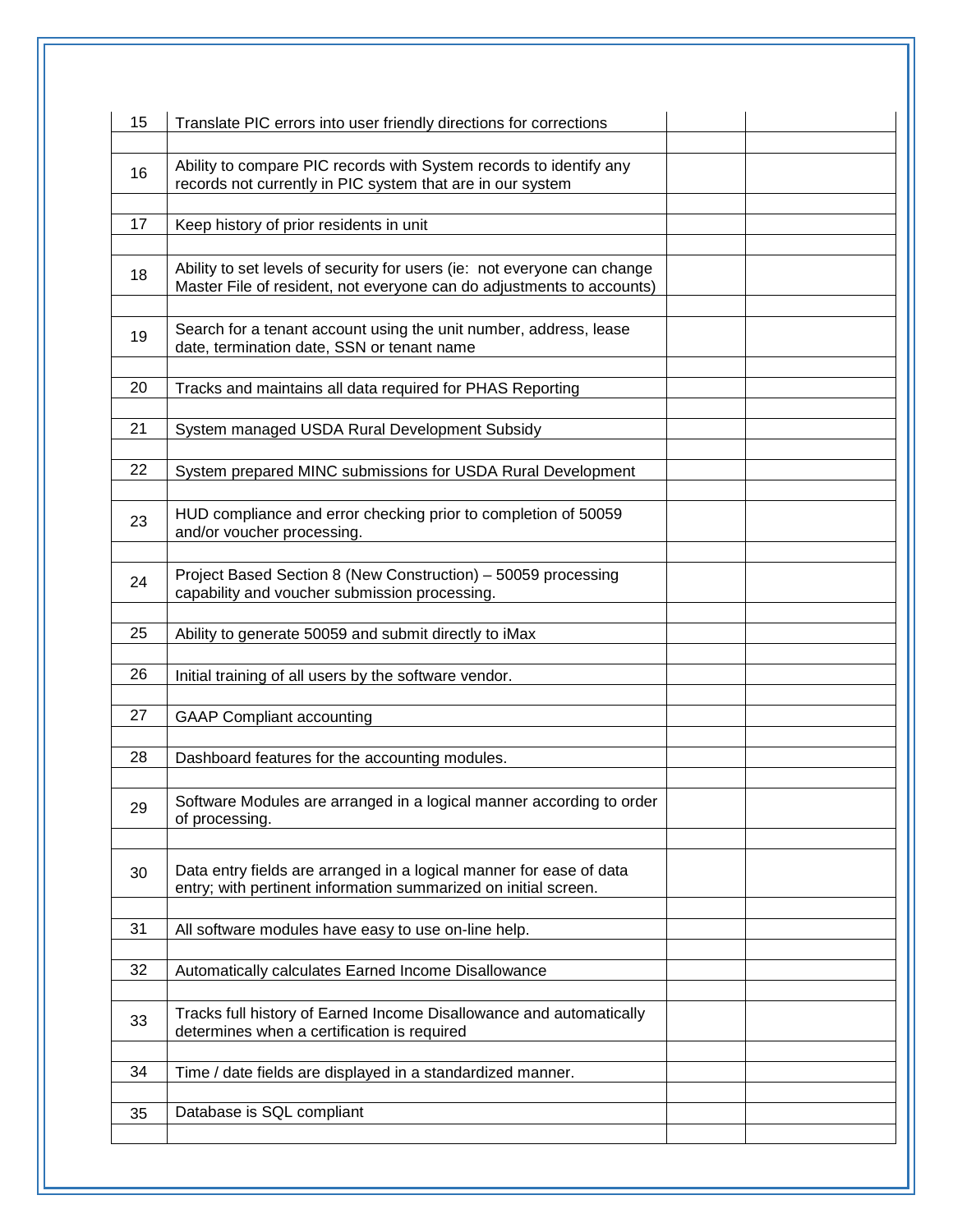| 36               | Database is ODBC compliant                                                                                                                                                                                                                                                                                                                                                                          |        |                |
|------------------|-----------------------------------------------------------------------------------------------------------------------------------------------------------------------------------------------------------------------------------------------------------------------------------------------------------------------------------------------------------------------------------------------------|--------|----------------|
| 37               | Database fields can be exported to and imported from MS Office<br>products using OLE standard.                                                                                                                                                                                                                                                                                                      |        |                |
| 38               | Organization has user group which meets at least annually.                                                                                                                                                                                                                                                                                                                                          |        |                |
| 39               | Organization uses feedback from user group to determine software<br>direction.                                                                                                                                                                                                                                                                                                                      |        |                |
| 40               | Provide security (user & group level) by:                                                                                                                                                                                                                                                                                                                                                           |        |                |
|                  | Application<br>а.                                                                                                                                                                                                                                                                                                                                                                                   |        |                |
|                  | Menu item/function within application<br>b.                                                                                                                                                                                                                                                                                                                                                         |        |                |
|                  | Reports<br>c.                                                                                                                                                                                                                                                                                                                                                                                       |        |                |
|                  | Queries<br>d.                                                                                                                                                                                                                                                                                                                                                                                       |        |                |
| 35               | Provide audit trails tracking user access to system and activity.                                                                                                                                                                                                                                                                                                                                   |        |                |
| 36               | Flexible, robust report writer feature available in all subsystems.<br>Ability to modify canned reports and design own reports.                                                                                                                                                                                                                                                                     |        |                |
| 37               | Intelligent purge routines for all modules                                                                                                                                                                                                                                                                                                                                                          |        |                |
| 38               | Complete test environment for all modules                                                                                                                                                                                                                                                                                                                                                           |        |                |
| 39               | Ability to print from system to network printer                                                                                                                                                                                                                                                                                                                                                     |        |                |
| 40               | Queuing system for reports/printers and ability to check print status                                                                                                                                                                                                                                                                                                                               |        |                |
| 41               | System tracks security related incidents (e.g. Sex Offense,<br>Trespassing, Drug Offense) related to PHA properties                                                                                                                                                                                                                                                                                 |        |                |
| 42               | System allows police reports to be tagged to security incidents                                                                                                                                                                                                                                                                                                                                     |        |                |
| 43               | Ability to define and track property trespassers with record details                                                                                                                                                                                                                                                                                                                                |        |                |
| 44               | System must include capability to attach electronic files, such as<br>digital images and electronic documents, directly to specific entities,<br>(i.e. applicant, landlord, unit, etc) without using a separate application.                                                                                                                                                                        |        |                |
| 45               | Ability to distribute reports via email                                                                                                                                                                                                                                                                                                                                                             |        |                |
| <b>Item</b><br># | <b>General Ledger</b>                                                                                                                                                                                                                                                                                                                                                                               | Yes/No | <b>Comment</b> |
| 46               | Inter fund balancing - Software must automatically set up the inter<br>fund accounts receivable and accounts payable between funds. The<br>software must also comply with HUD's asset management model and<br>be able to post inter fund A/R's and A/P's at the AMP level. Able to<br>have both Manual and Automatic interfund transactions between<br>Funds and Projects (minimum of 25 Projects). |        |                |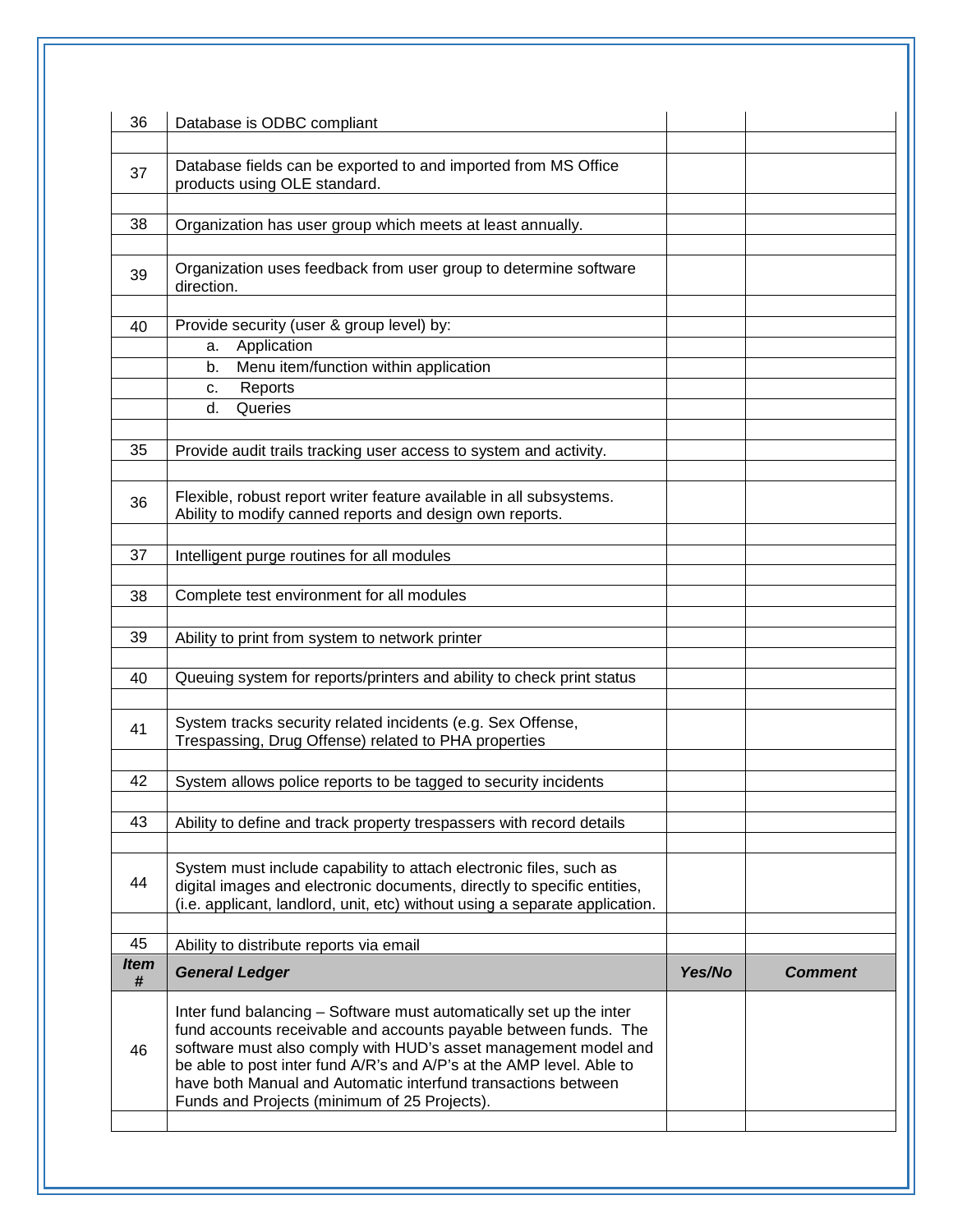| 47 | Project based accounting - The software must comply with HUD's<br>project based accounting format and be able to post at the project<br>level as well as multiple fund level. This posting also applies to<br>budgeting and producing balance sheets and income statements.<br>Produce Project Based Financials for minimum of 25 Projects for both<br>the Balance Sheet and Income Statement. |  |
|----|------------------------------------------------------------------------------------------------------------------------------------------------------------------------------------------------------------------------------------------------------------------------------------------------------------------------------------------------------------------------------------------------|--|
| 48 | - Able to handle charging fee for service between projects and from<br>a central cost center to the projects.                                                                                                                                                                                                                                                                                  |  |
| 49 | - Ability to block/control transaction posting to prior periods so no<br>posting is done to the wrong year.                                                                                                                                                                                                                                                                                    |  |
| 50 | Module posting – The posting to the general ledger must be at the<br>summary level (with the option to post in detail).                                                                                                                                                                                                                                                                        |  |
| 51 | Account set up - Multiple segment account numbers should be<br>available and the ability to use any combination of segments between<br>funds.                                                                                                                                                                                                                                                  |  |
| 52 | Recurring Entries - Monthly recurring entries must be available to<br>post manual journal vouchers.                                                                                                                                                                                                                                                                                            |  |
| 53 | FDS - The Financial Data Schedule for HUD's REAC submission<br>must be made available based on the monthly/annual general ledger<br>processing and postings. Able to pull FDS by Fund/Project                                                                                                                                                                                                  |  |
| 54 | Monthly postings - Ability to maintain multiple months open at any<br>particular time to process in the future or at year end to process the<br>year end adjustments. Manage multiple year ends.                                                                                                                                                                                               |  |
| 55 | Accommodate minimum of 4 account number segments (including<br>Fund)                                                                                                                                                                                                                                                                                                                           |  |
| 56 | Ability to post transactions in summary or in detail                                                                                                                                                                                                                                                                                                                                           |  |
| 57 | Ability to support multiple fiscal calendars                                                                                                                                                                                                                                                                                                                                                   |  |
| 58 | User defined inter-fund account numbers                                                                                                                                                                                                                                                                                                                                                        |  |
| 59 | Automatic creation of inter-fund transactions with complete balancing                                                                                                                                                                                                                                                                                                                          |  |
| 60 | Ability to drilldown to detail information from the GL system to all<br>interfacing subsystem                                                                                                                                                                                                                                                                                                  |  |
| 61 | Ability to view Transaction source and origin in Allocated Account                                                                                                                                                                                                                                                                                                                             |  |
| 62 | Ability to support unit allocation table (number of contracts per fund<br>automatically determines allocation percentage)                                                                                                                                                                                                                                                                      |  |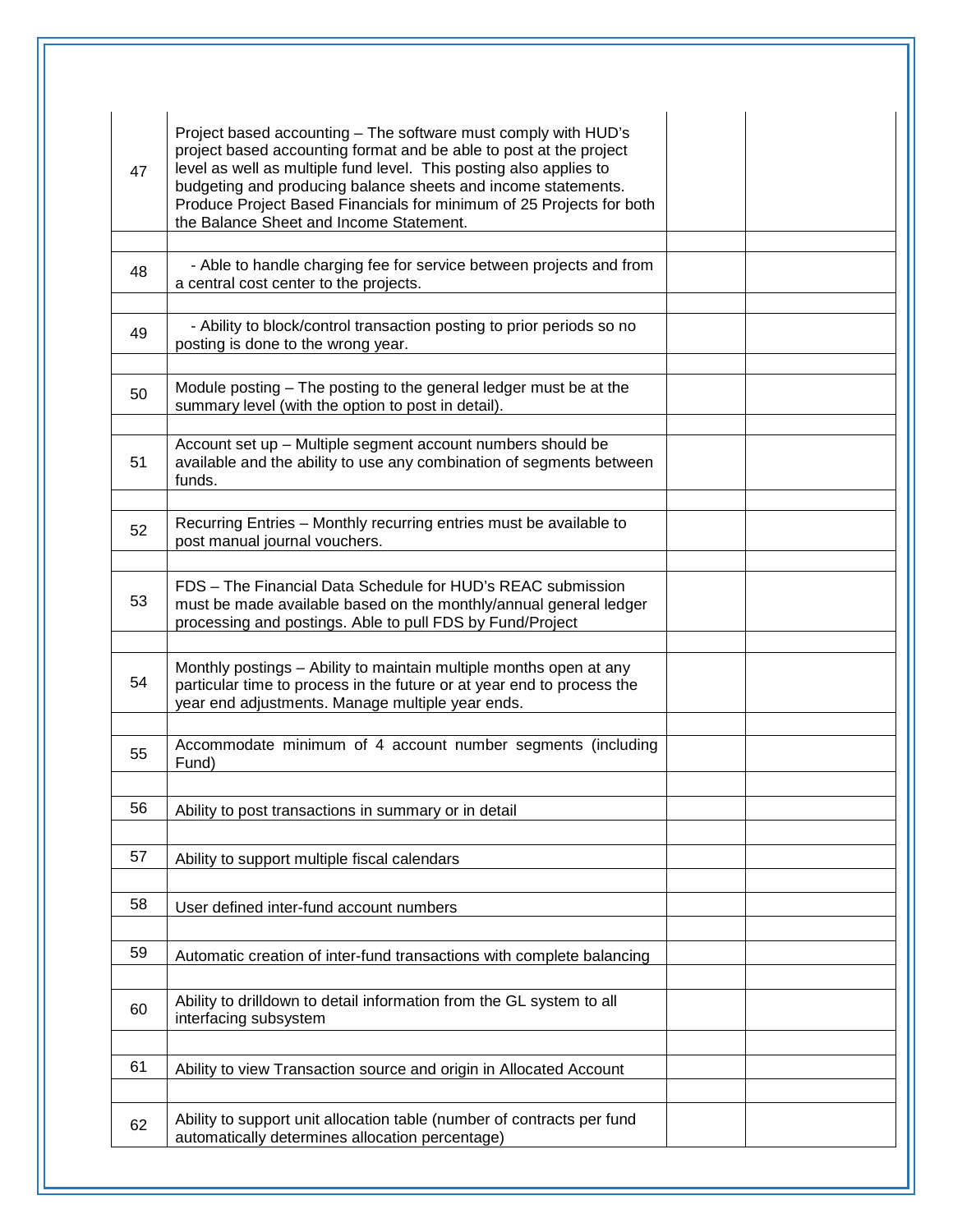| 63               | Capability to process subsequent year transactions before completely<br>closing previous year.                                                                                                                                                  |        |                |
|------------------|-------------------------------------------------------------------------------------------------------------------------------------------------------------------------------------------------------------------------------------------------|--------|----------------|
| 64               | Capability to deactivate accounts from further posting without<br>deletion.                                                                                                                                                                     |        |                |
| 65               | Capability to tie GL number to FDS number and facilitate transmission<br>to REAC.                                                                                                                                                               |        |                |
| <b>Item</b><br># | <b>Budgets</b>                                                                                                                                                                                                                                  | Yes/No | <b>Comment</b> |
| 66               | Project Based - The software should allow for input and posting of<br>multiple budgets within a specific fund for project based budgeting.                                                                                                      |        |                |
| 67               | Monthly reporting - Reporting should be available for any reporting<br>period even if the month is closed and also the reports should be<br>capable of combining two or more projects within a fund.                                            |        |                |
| 68               | Dashboard feature - A dashboard feature showing summary totals as<br>well as detail total should be available to non-finance department<br>personnel. The feature should be restricted to a read only and access<br>only after security set up. |        |                |
| 69               | Per Unit Month (PUM) – Income and expense statements must<br>contain data showing the PUM for each project. This feature is to<br>comply with HUD's asset management model.                                                                     |        |                |
| 70               | Financial Reporting - After monthly postings, a feature allowing the<br>user to email statements to other users.                                                                                                                                |        |                |
|                  | - Ability to export and import data for the budget.<br>- Able to spread automatically over 12 months                                                                                                                                            |        |                |
| 71               | Ability to enter annual approved budget amounts for each department<br>or cost center                                                                                                                                                           |        |                |
| 72               | Ability to track all actuals against approved budget amount by<br>division, project or fund                                                                                                                                                     |        |                |
| 73               | Capability to automatically allocate portions or percentages of<br>budgets between accounts.                                                                                                                                                    |        |                |
| <i>Item</i><br># | <b>Grant Management</b>                                                                                                                                                                                                                         | Yes/No | <b>Comment</b> |
| 74               | Able to display all invoices and by which BLI they are related to the<br>grant.                                                                                                                                                                 |        |                |
| 75               | Able to manages grants spanning multiple years.                                                                                                                                                                                                 |        |                |
| 76               | Ability to automatically update Budget and General Ledger when<br>grant is modified.                                                                                                                                                            |        |                |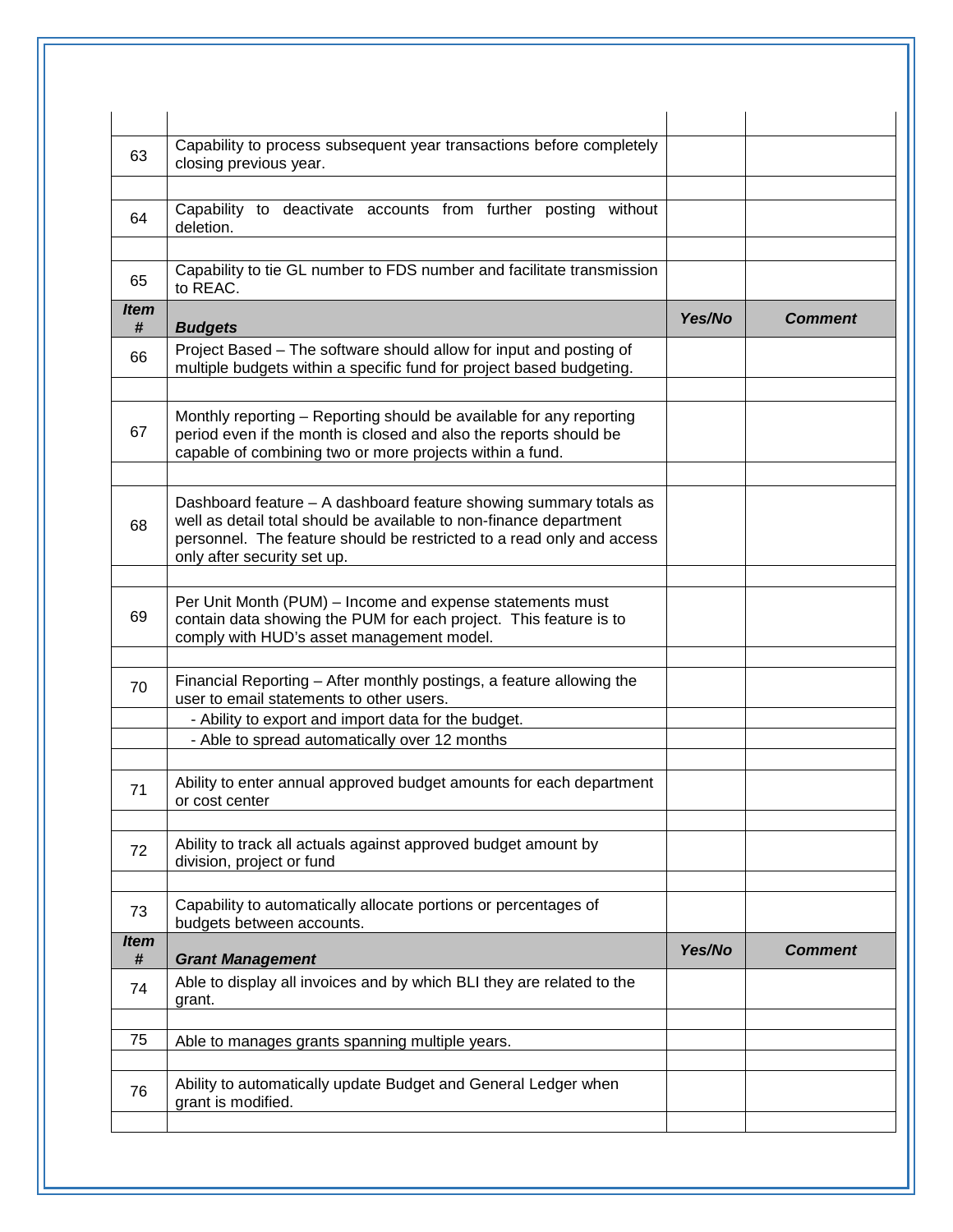| 77               | Ability to set milestones for each grant including target dates and<br>actual dates.                                                                                                                                                                                    |        |                |
|------------------|-------------------------------------------------------------------------------------------------------------------------------------------------------------------------------------------------------------------------------------------------------------------------|--------|----------------|
| 78               | Ability to track costs by grant, phase, budget line items, budget<br>categories and by contract.                                                                                                                                                                        |        |                |
| <i>Item</i><br># | <b>Fixed Assets</b>                                                                                                                                                                                                                                                     | Yes/No | <b>Comment</b> |
| 79               | Entry - Ability to post to the fixed asset system manually or an<br>interface from accounts payable.                                                                                                                                                                    |        |                |
| 80               | Ability to enter fixed assets at zero book value to track the asset.                                                                                                                                                                                                    |        |                |
| 81               | Depreciation - Monthly posting from fixed assets to the general ledger<br>based upon the cost center/project purchased from.                                                                                                                                            |        |                |
| 82               | Ability to determine the useful life years and the method of<br>depreciation.                                                                                                                                                                                           |        |                |
| 83               | Balancing - Reports must be available to balance the posted fixed<br>asset system to the general ledger system by fund/cost<br>center/projects.                                                                                                                         |        |                |
| 84               | Physical inventory reports - Annual physical inventories require<br>listings of fixed assets. These reports must list the physical location<br>of all fixed assets by site (not project charged, assets may be located<br>at a site other than where it was purchased). |        |                |
| 85               | Inventory tags - Ability to have the tags scanned.                                                                                                                                                                                                                      |        |                |
| 86               | Warranties - Fixed asset inventories must be tracked through the<br>system.                                                                                                                                                                                             |        |                |
| 87               | Disposition – All disposed assets must still be maintained in a<br>disposed file in the event of assets requiring reinstatement.                                                                                                                                        |        |                |
| 88               | Ability to produce reports at the AMP or fund level for disposal and /or<br>additions for any part of the fiscal period.                                                                                                                                                |        |                |
| 89               | Ability to track assets by fund or account in the general ledger.                                                                                                                                                                                                       |        |                |
| 90               | Ability to reinstate a fixed asset which has previously been written off<br>or disposed of.                                                                                                                                                                             |        |                |
| 91               | Integrated electronic filing system (document imaging system) to<br>maintain warranties, purchase agreements, service contracts, etc.                                                                                                                                   |        |                |
| 92               | Ability to group assets by user defined type of asset (vehicles, office<br>equipment, computers, etc.)                                                                                                                                                                  |        |                |
| <i>Item</i><br># | <b>Requisitioning and Purchasing</b>                                                                                                                                                                                                                                    | Yes/No | <b>Comment</b> |
| 93               | Ability to enter on-line requisitions                                                                                                                                                                                                                                   |        |                |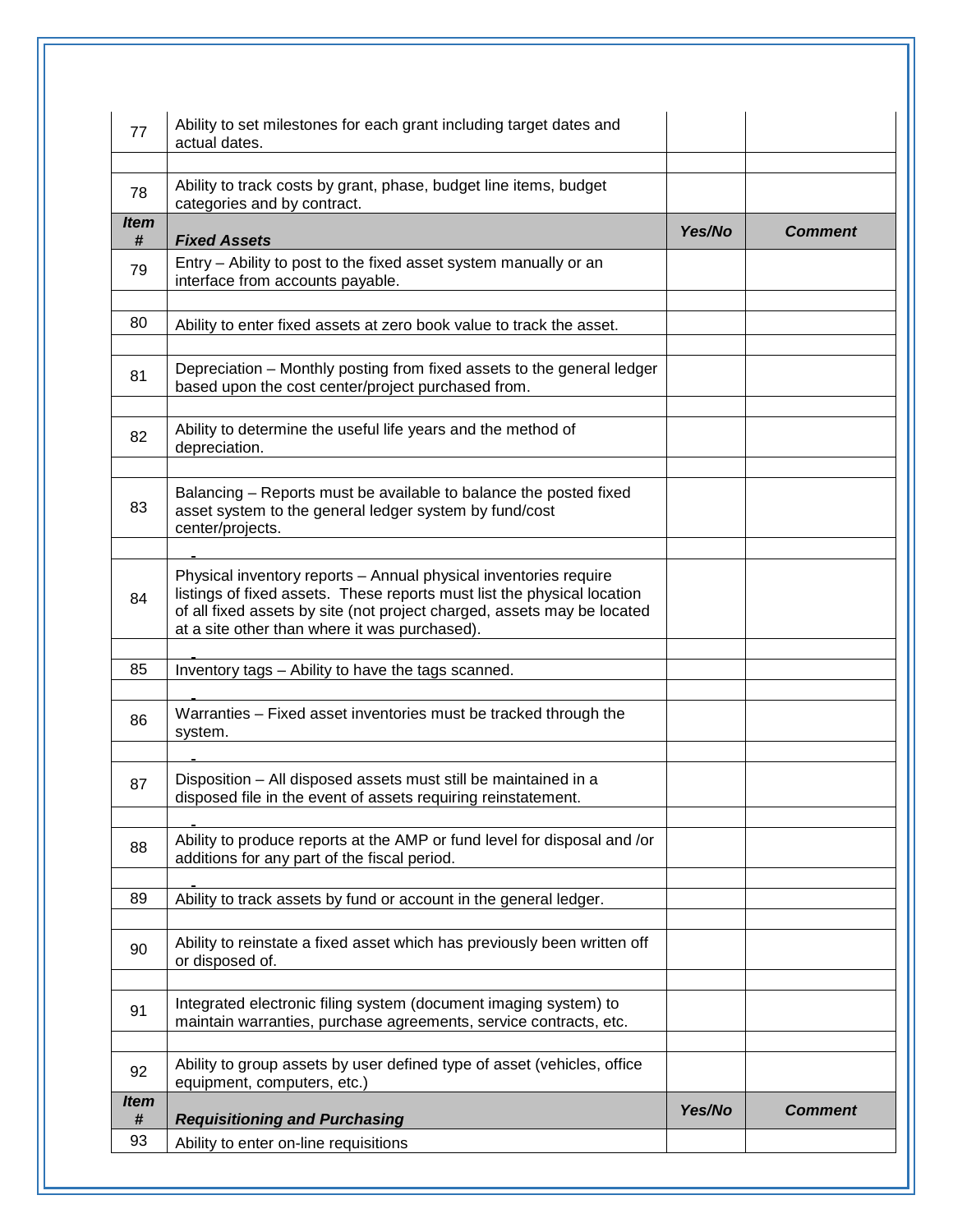| 94               | Ability to automatically e-mail notifications to alert approvers when a<br>requisition needs to be reviewed.                                                      |        |                |
|------------------|-------------------------------------------------------------------------------------------------------------------------------------------------------------------|--------|----------------|
|                  |                                                                                                                                                                   |        |                |
| 95               | Ability to inquire from vendor level all open and closed purchase<br>orders                                                                                       |        |                |
| 96               | Ability to inquire for user entered Buyer all open and closed purchase                                                                                            |        |                |
|                  | orders                                                                                                                                                            |        |                |
| 97               | Ability to set and hold to budget parameters for a purchase order                                                                                                 |        |                |
| 98               | Ability to print receiving documents by: Purchase order number, date,<br>receiver                                                                                 |        |                |
| 99               |                                                                                                                                                                   |        |                |
|                  | Ability to enter contracts and edit at any time                                                                                                                   |        |                |
| 100              | Ability to track purchase orders against a particular contract.                                                                                                   |        |                |
| 101              | Ability to identify vendor as minority vendor                                                                                                                     |        |                |
| 102              | Ability to enter and update vendors be restricted by security levels                                                                                              |        |                |
| <b>Item</b><br># | <b>Accounts Payable</b>                                                                                                                                           | Yes/No | <b>Comment</b> |
| 103              | Record each vendor record with the following basic criteria:                                                                                                      |        |                |
|                  |                                                                                                                                                                   |        |                |
|                  | 1. Vendor Name                                                                                                                                                    |        |                |
|                  | 2. Attention Line                                                                                                                                                 |        |                |
|                  | 3. Address                                                                                                                                                        |        |                |
|                  | 4. City State and Zip Code                                                                                                                                        |        |                |
|                  | 5. Phone Number                                                                                                                                                   |        |                |
|                  | 6. Tax Identification                                                                                                                                             |        |                |
|                  | 7. 1099 Yes or No                                                                                                                                                 |        |                |
|                  | 8. Vendor Type                                                                                                                                                    |        |                |
|                  | 9. Minority and Classification codes                                                                                                                              |        |                |
|                  | 10. Vendor terms                                                                                                                                                  |        |                |
|                  | 11. Alternate address feature                                                                                                                                     |        |                |
| 104              | Automatically warns user if a duplicate entity number is entered<br>(Social Security/ Federal Tax Identification), from any module within<br>the software program |        |                |
| 105              | Organize vendor database by both vendor name and unique vendor<br>number                                                                                          |        |                |
|                  |                                                                                                                                                                   |        |                |
| 106              | Include list of individual invoices in each vendor's record                                                                                                       |        |                |
| 107              | Vendor records split between outstanding and history invoices                                                                                                     |        |                |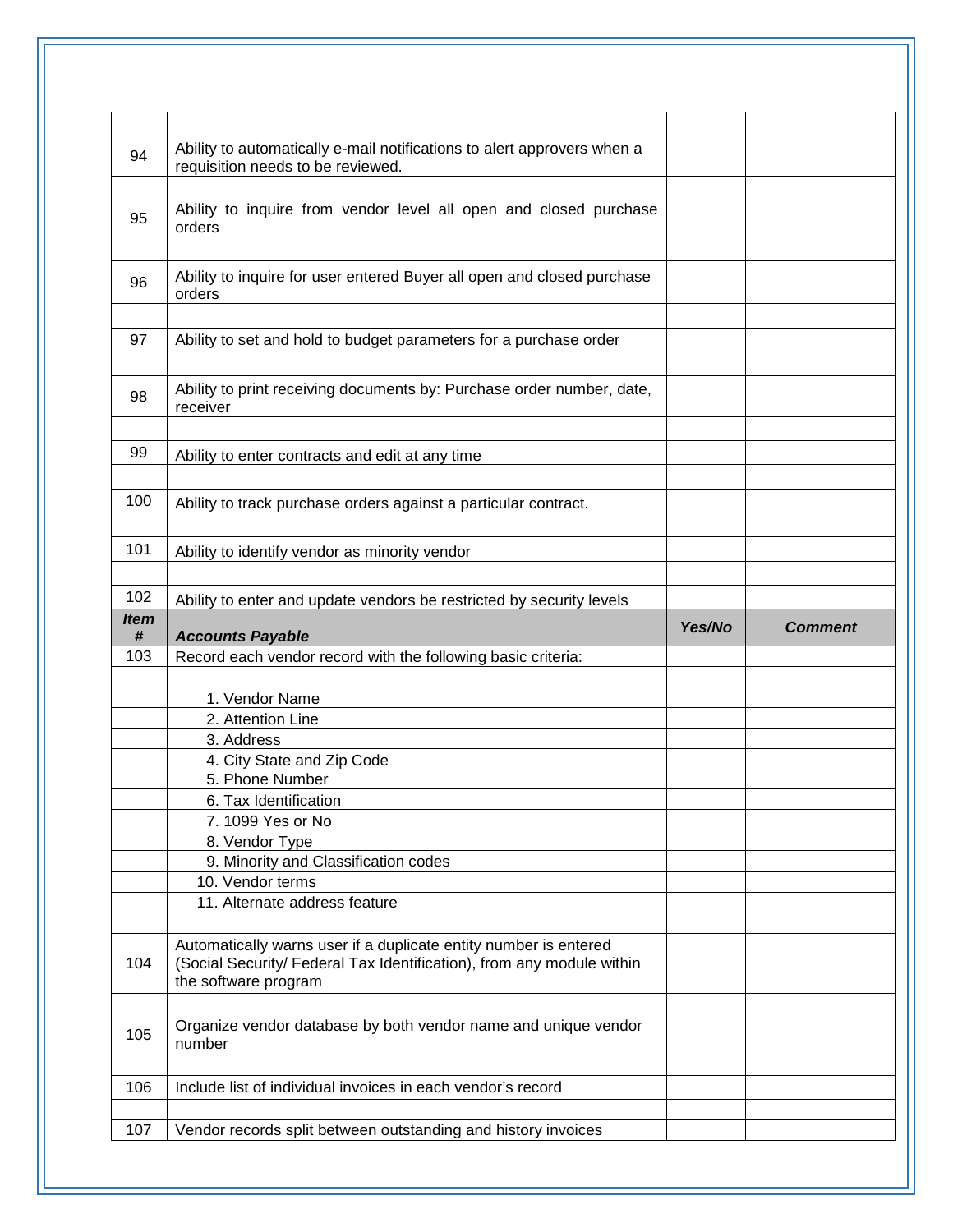| 108 | Invoice number query by vendor                                                                                                                                                   |  |
|-----|----------------------------------------------------------------------------------------------------------------------------------------------------------------------------------|--|
| 109 | Each invoice record can have an unlimited number of line items                                                                                                                   |  |
|     |                                                                                                                                                                                  |  |
| 110 | Real-time and/or batch posting and data entry                                                                                                                                    |  |
| 111 | Multiple levels of holds for invoices                                                                                                                                            |  |
|     |                                                                                                                                                                                  |  |
| 112 | Automatic warning of duplication of Accounts Payable invoices                                                                                                                    |  |
| 113 | Automatic posting of a current payment to a future accounting period                                                                                                             |  |
| 114 | Global payment of invoices to be run by due date                                                                                                                                 |  |
|     |                                                                                                                                                                                  |  |
| 115 | Set-up features for recurring payments that are amendable                                                                                                                        |  |
| 116 | Lay out every item printed on the check to match AMHA's existing<br>check stock                                                                                                  |  |
| 117 | MICR check encoding                                                                                                                                                              |  |
|     |                                                                                                                                                                                  |  |
| 118 | Positive Pay bank verification capability                                                                                                                                        |  |
| 119 | Produce check registers with multiple levels of detail                                                                                                                           |  |
| 120 | Automatic check voiding and invoice reinstatement                                                                                                                                |  |
| 121 | Unlimited banks and bank accounts with the ability to print checks<br>from any account creates interfunds between funds and projects for<br>A/P entries.                         |  |
| 122 | ACH payment files to Landlords                                                                                                                                                   |  |
| 123 |                                                                                                                                                                                  |  |
|     | ACH payment files to Vendors                                                                                                                                                     |  |
| 124 | ACH pre-note functionality to test the file submissions prior to funds<br>transfer                                                                                               |  |
| 125 | Tab-based screens with drill-down and shortcut icons                                                                                                                             |  |
| 126 | The Accounts Payable program to integrate with the Tenant Accounts<br>Receivable, Purchase Order, Inventory Control, and General Ledger<br>programs so data is entered only once |  |
| 127 | Generate separate vendor and landlord audit reports prior to 1099<br>production                                                                                                  |  |
| 128 | Combine vendor and landlord data from Accounts Payable and<br>Section 8 programs                                                                                                 |  |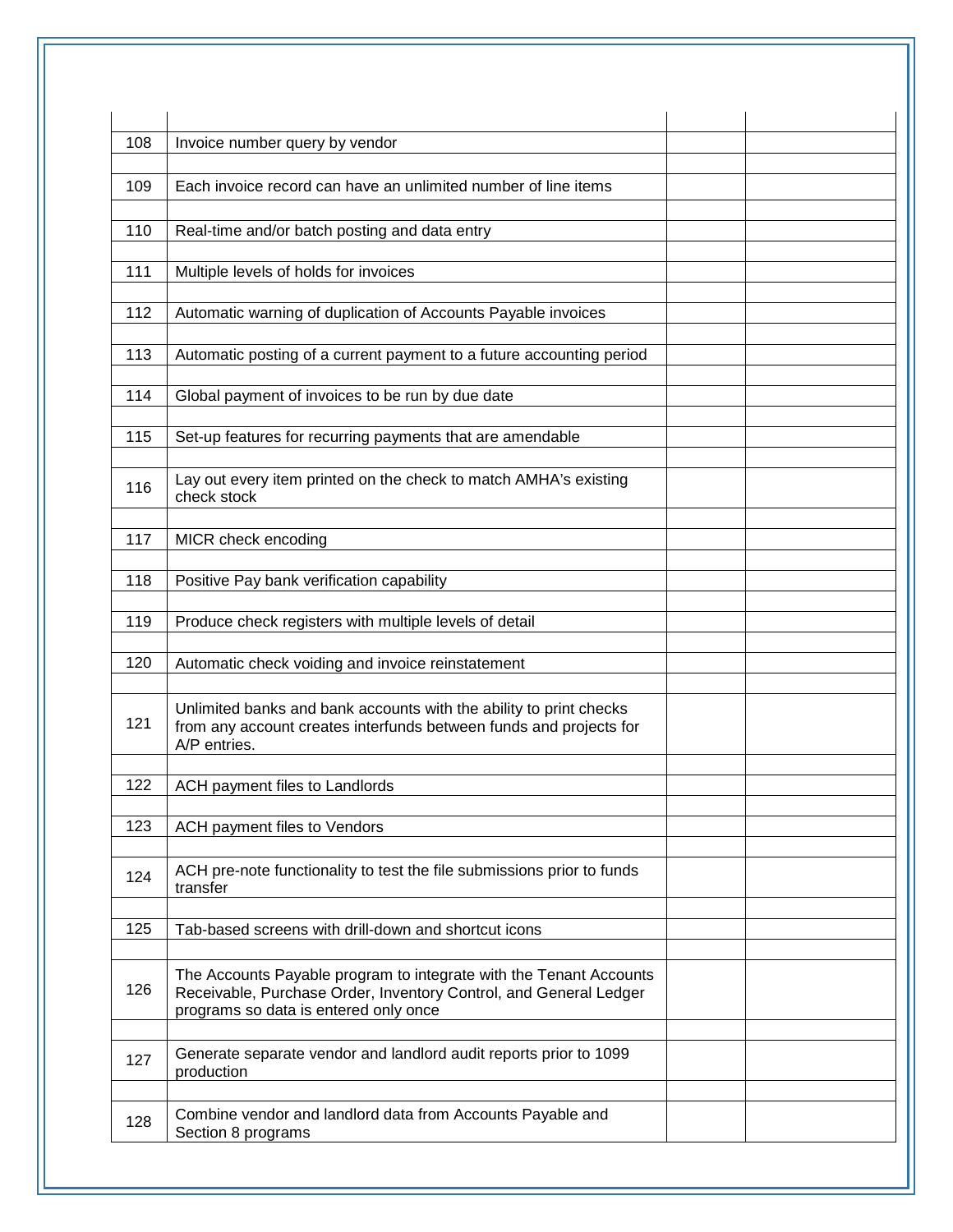| 129              | Produce 1099 form for each tax entity (individual or organization)                                                                                                                                      |        |                |
|------------------|---------------------------------------------------------------------------------------------------------------------------------------------------------------------------------------------------------|--------|----------------|
| 130              | Print 1099 forms and mailers and produces a Magnetic Media data<br>submission file for transmission to the IRS                                                                                          |        |                |
| 131              | Archive 1099 history                                                                                                                                                                                    |        |                |
| 132              | Process 1099 MISC forms via laser printer                                                                                                                                                               |        |                |
| 133              | Ability to distribute costs across funds and projects based on agency<br>defined distribution rules (percentages to each).                                                                              |        |                |
| 134              | Integrated electronic filing system (document imaging system) to<br>original invoices, vendor contracts, 1099s, W-9s, etc.                                                                              |        |                |
| 135              | Able to have separate fund checking accounts and for the public<br>housing to have one central bank account for all public housing<br>projects (minimum of 25) rather than individual project accounts. |        |                |
| 136              | Ability to enter manual check into the system.                                                                                                                                                          |        |                |
| <b>Item</b><br># | <b>Tenant Accounting</b>                                                                                                                                                                                | Yes/No | <b>Comment</b> |
| 137              | Automatic posting of payments to resident's accounts                                                                                                                                                    |        |                |
| 138              | Maintain security and pet deposits                                                                                                                                                                      |        |                |
| 139              | Ledgers with current and past transactions on all accounts (both<br>active and vacated). Complete audit trail for all activity on tenants<br>accounts                                                   |        |                |
|                  |                                                                                                                                                                                                         |        |                |
| 140              | Customized letters for notifying residents of billing on their accounts<br>(Pull information directly from file)                                                                                        |        |                |
| 141              | Periodic reporting module to provide audit tracking and review<br>information for both daily and monthly financial data                                                                                 |        |                |
| 142              | Process for month end reports and printing rent statements                                                                                                                                              |        |                |
| 143              | Lockbox payment processing for several funds                                                                                                                                                            |        |                |
| 144              | Ability to enter alternate addresses for residents for either evictions or<br>second party processing paperwork                                                                                         |        |                |
| 145              | Ability to enter and bill residents living in units owned by Housing<br>Authority that are not under any HUD program                                                                                    |        |                |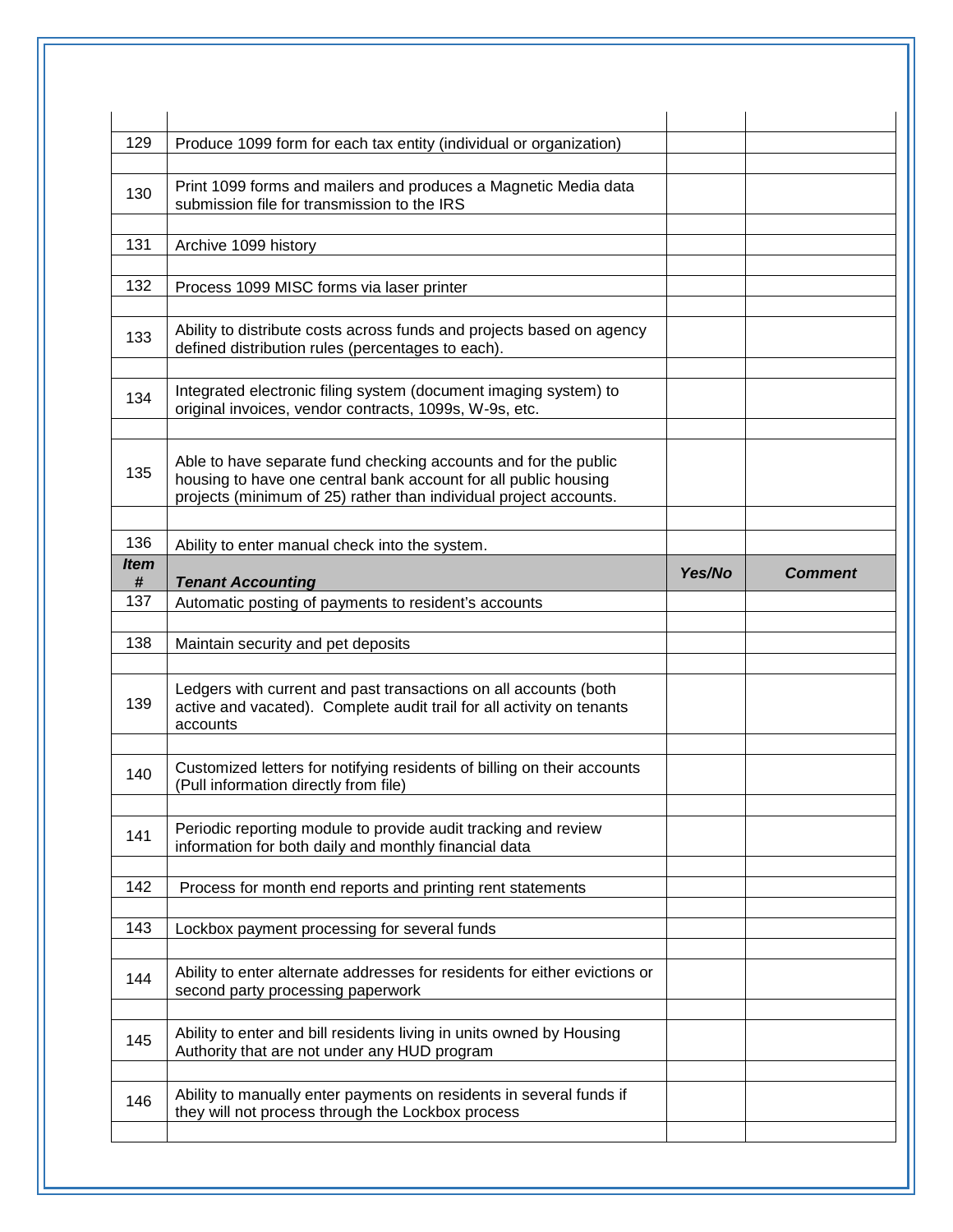| 147              | Ability to charge maintenance charges, etc.                                                                                                                           |        |                |
|------------------|-----------------------------------------------------------------------------------------------------------------------------------------------------------------------|--------|----------------|
| 148              | Ability to set up repayment agreements for either rent, maintenance<br>charges, or pet deposits                                                                       |        |                |
| 149              | Ability to apply late fees to accounts in different programs (different<br>rules for separate programs)                                                               |        |                |
| 150              | Ability to interface to Accounts Payable for automated Tenant UAP<br>check processing.                                                                                |        |                |
| 151              | Ability to integrate with other software modules ie. Wait list,<br>Recertifications, General Ledger, Inspections, Work Order, Custom or<br>third party report writer. |        |                |
| 152              | Maintains audit trail on resident accounts.                                                                                                                           |        |                |
| 153              | Prepares delinquent listings and notices.                                                                                                                             |        |                |
| 154              | Automatically posts maintenance charges from the work order<br>program.                                                                                               |        |                |
| 155              | When moving in a resident, automatic check to determine if unit is<br>vacant.                                                                                         |        |                |
| 156              | Tracks lease terminations – court dates and court numbers. Provides<br>summary reports to take to court.                                                              |        |                |
| 157              | Able to update the utility allowances in the unit records without<br>affecting the resident's rent calculation. (Desired)                                             |        |                |
| 158              | <b>Duplicate Existing Tenant Rent Statement</b>                                                                                                                       |        |                |
| Item             | <b>Public Housing Inspections</b>                                                                                                                                     |        |                |
| #<br>159         | Follows the complete UPCS inspection protocol.                                                                                                                        |        |                |
| 160              | Prints resident notification letters.                                                                                                                                 |        |                |
| 161              | Integrates with work order system to generate work orders, if needed.                                                                                                 |        |                |
| 162              | Tracks inspection dates.                                                                                                                                              |        |                |
| 163              | Reports to produce inspection results reports.                                                                                                                        |        |                |
| 164              | Integrates with handheld computers for "paperless" inspections<br>recorded directly to data files in the field.                                                       |        |                |
| <b>Item</b><br># | <b>Housing Choice Voucher Program</b>                                                                                                                                 | Yes/No | <b>Comment</b> |
| 165              | Reports can be maintained on PIC submissions that help to maintain<br>95% or higher on all submissions rates.                                                         |        |                |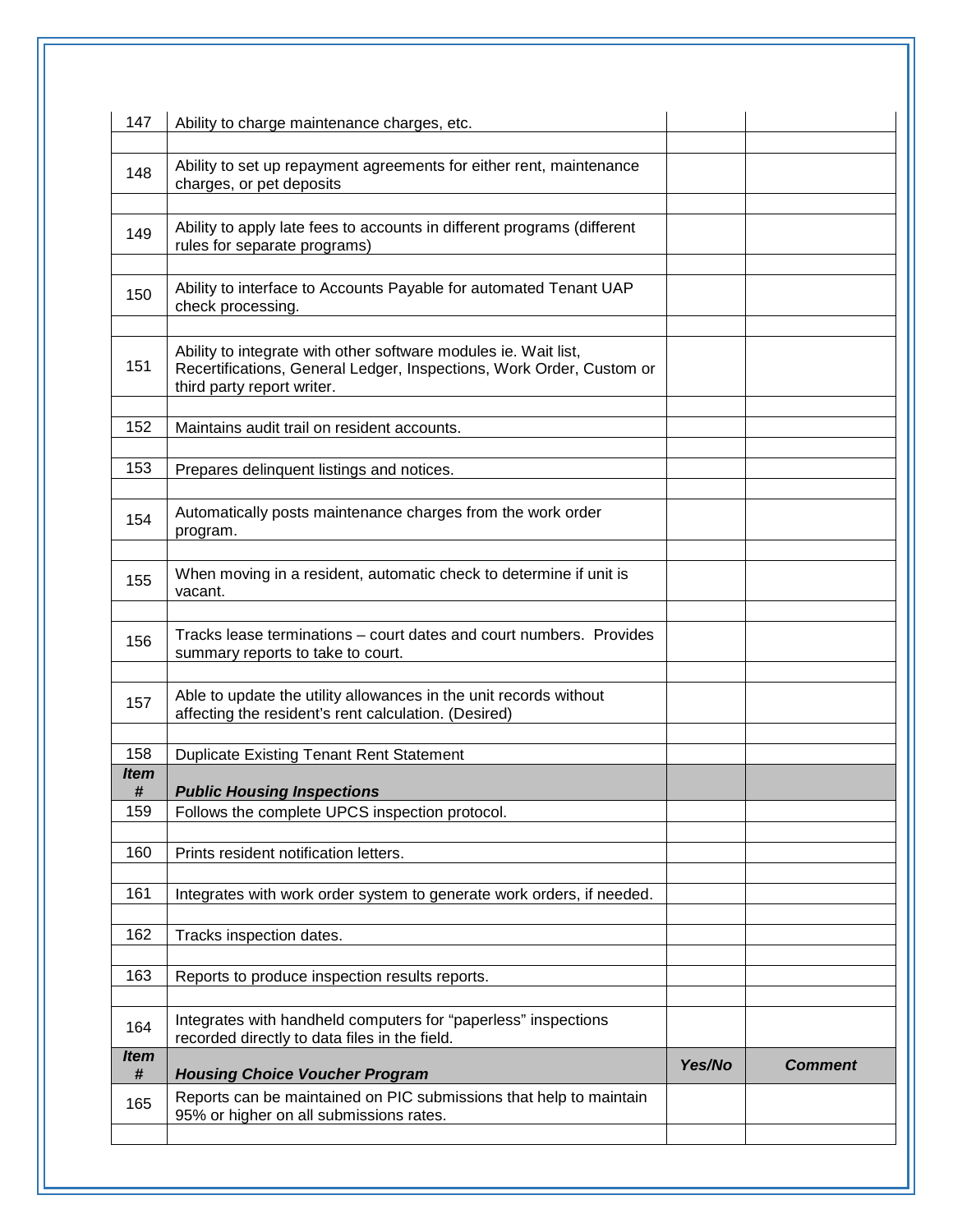| 166 | Month-end processing can be performed while users are logged in the<br>system                                                                                                   |  |
|-----|---------------------------------------------------------------------------------------------------------------------------------------------------------------------------------|--|
| 167 | Automated Briefing Packages - A complete briefing package is<br>created to include Voucher, Request for Tenancy and HA specific<br>documents.                                   |  |
| 168 | Automatically calculates Earned Income Disallowance                                                                                                                             |  |
| 169 | Tracks full history of Earned Income Disallowance and automatically<br>determines when a certification is required                                                              |  |
| 170 | Does your system offer an Online Landlord Portal?                                                                                                                               |  |
|     | If Yes, can Landlords:                                                                                                                                                          |  |
|     | View check history with detailed information?                                                                                                                                   |  |
|     | Re-print vouchers and 1099s?                                                                                                                                                    |  |
|     | View property information for their units?                                                                                                                                      |  |
|     | View contract information (HAP, TTP, URP, etc) for each unit?                                                                                                                   |  |
|     | View upcoming inspection schedules?                                                                                                                                             |  |
|     | View detailed results of property inspections, including<br>deficiencies?                                                                                                       |  |
|     | Communicate with inspectors?                                                                                                                                                    |  |
|     | Download various forms as defined by the housing authority?                                                                                                                     |  |
| 171 | Portability, including Port-ins and Port-outs, and the ability to<br>automatically generate HUD Form 52665 at the click of a button.                                            |  |
| 172 | Electronic memorandums that document, date, and time stamp user<br>notes and "off-line" activities.                                                                             |  |
| 173 | Family Language indicator                                                                                                                                                       |  |
| 174 | Check/Direct Deposit detail to have more information on the check<br>stub                                                                                                       |  |
| 175 | Adjustments to HAP and UAP to have more information print on<br>check stub.                                                                                                     |  |
| 176 | Letters that are to be used by all staff that have been approved by the<br>forms/letter committee to have the capability to add or change<br>information on the letter (Merge). |  |
| 177 | Historical data for units that have been on the program<br>(Tenant/Landlord History).                                                                                           |  |
| 178 | Capability to key monthly recurring adjustments with an area to key<br>information in as to why these adjustments are recurring.                                                |  |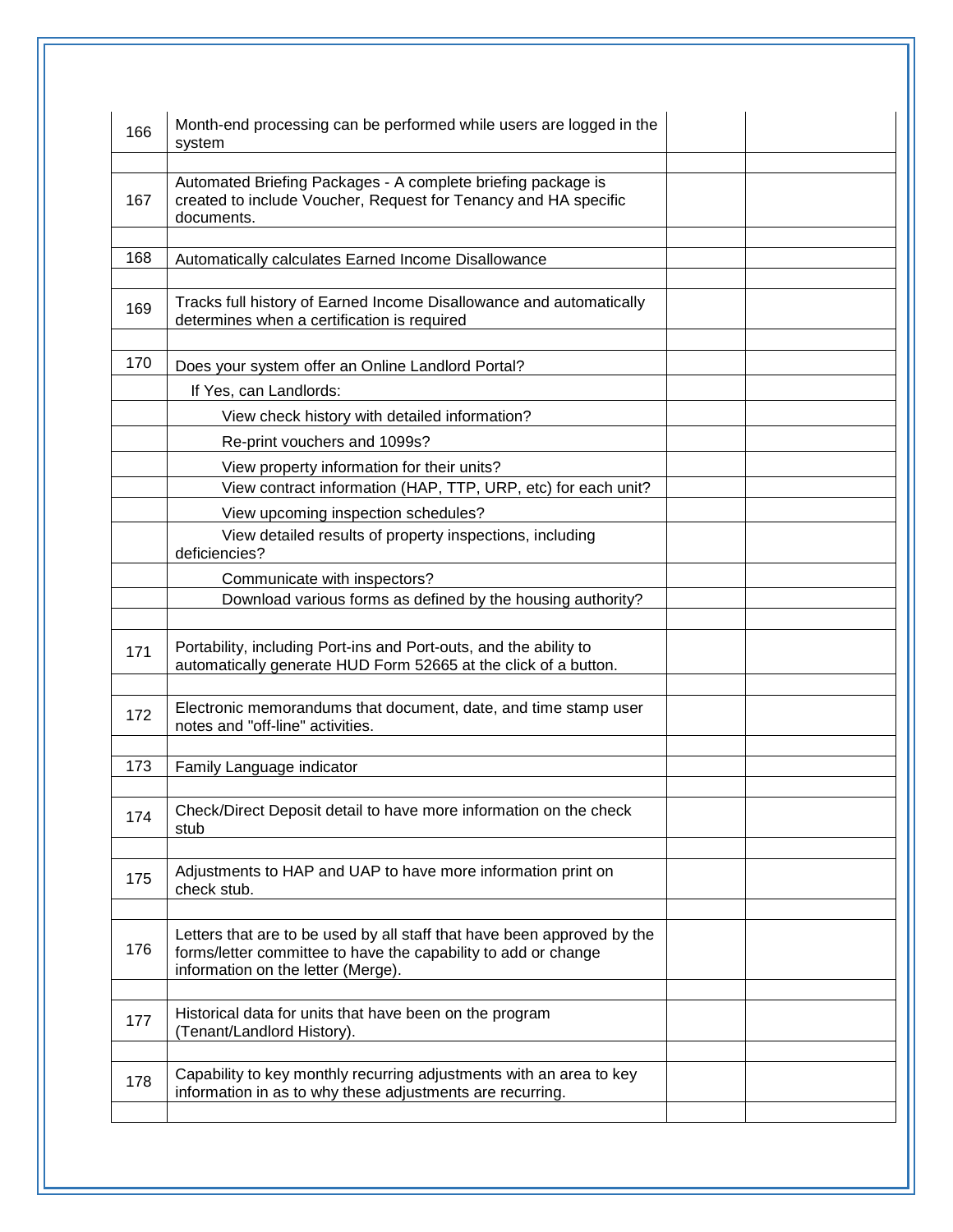| 179 | Check processing to be efficient as well as accurate in payments to<br>be disbursed with reports to back up any and all payments and<br>deductions.                                                                                                                                                                      |  |
|-----|--------------------------------------------------------------------------------------------------------------------------------------------------------------------------------------------------------------------------------------------------------------------------------------------------------------------------|--|
| 180 | Landlord and owner screens should be one screen with the ability to<br>key in notes.                                                                                                                                                                                                                                     |  |
| 181 | Software should alert staff member when they have keyed a previous<br>change in for a tenant as well as alert them if an adjustment is in the<br>system to be paid from that previous change.                                                                                                                            |  |
| 182 | Software should have the capability to invoice a Landlord that owes<br>money to the housing authority.                                                                                                                                                                                                                   |  |
| 183 | Type 13 - 50058: Inspection dates must up-date any pending 50058.                                                                                                                                                                                                                                                        |  |
| 184 | Data validation prior to PIC submission: System verification required<br>to prevent PIC errors to the greatest extent possible.                                                                                                                                                                                          |  |
| 185 | Automatically up-date ages of all household members when keying<br>based on effective date of 50058                                                                                                                                                                                                                      |  |
| 186 | Flag any incomplete fields required by PIC and block further<br>processing until complete with valid entries                                                                                                                                                                                                             |  |
| 187 | Retroactive rent and utility payments: Generate calculations<br>automatically based on updated information.                                                                                                                                                                                                              |  |
| 188 | Utilization: Real time reporting of end of month and first-of-month<br>utilization for VMS reporting as required by HUD, including "drill<br>down" feature to reconcile numbers.                                                                                                                                         |  |
| 189 | SEMAP Requirements for Annuals and HQS: "Hot list" of annual re-<br>exams 120 days prior to annual re-exam date, with a count-down of<br>days remaining until the re-exam date for those not keyed/completed.                                                                                                            |  |
| 190 | SEMAP Requirements for Annuals and HQS: "Hot list" of HQS<br>inspections due, i.e. 240 days after the last annual inspection date,<br>with a count-down to the deadline for completion.                                                                                                                                  |  |
| 191 | Correct accounting/invoicing adjustments for landlords: Flag<br>landlords (EIN) no longer participating in the program with balances<br>due to automatically deduct any balances when a new unit is put<br>under contract. Include automatic generation of a letter invoice to the<br>landlord explaining the deduction. |  |
| 192 | Capable of producing VMS data for HUD reporting.                                                                                                                                                                                                                                                                         |  |
| 193 | HAP charged to correct month for reporting.                                                                                                                                                                                                                                                                              |  |
| 194 | Mid Month HAP tracking and reporting.                                                                                                                                                                                                                                                                                    |  |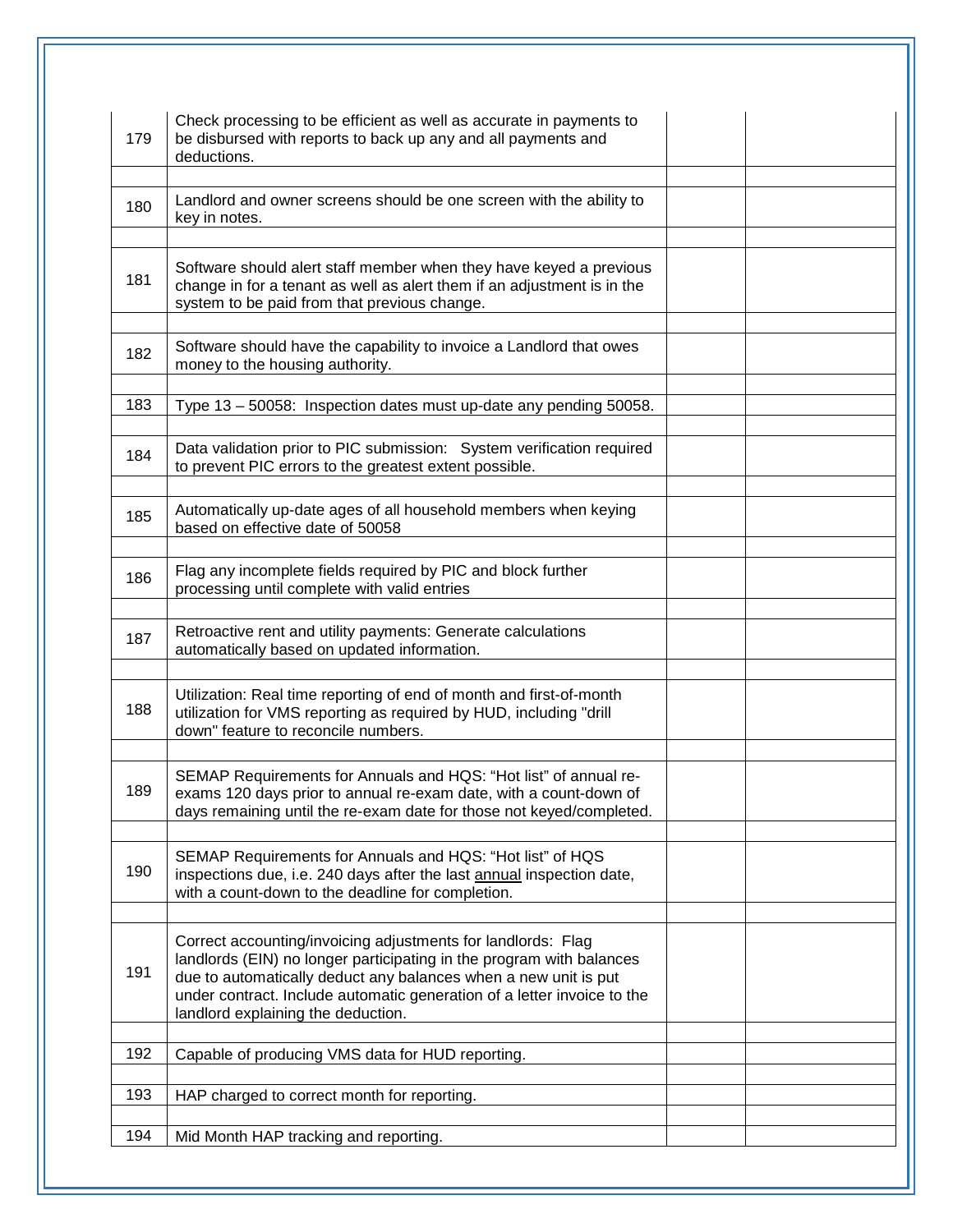| 195       | Voucher count for end of month along with the 1 <sup>st</sup> of the month.                                                                                                                                                                                       |        |                |
|-----------|-------------------------------------------------------------------------------------------------------------------------------------------------------------------------------------------------------------------------------------------------------------------|--------|----------------|
| ltem<br># | <b>Recertifications</b>                                                                                                                                                                                                                                           | Yes/No | <b>Comment</b> |
| 196       | Maintain individual records which contain complete income, assets,<br>expenses and references to include:                                                                                                                                                         |        |                |
|           | Personal, bank and credit                                                                                                                                                                                                                                         |        |                |
|           | Track community service                                                                                                                                                                                                                                           |        |                |
|           | Automatically calculates Earned Income Disallowances                                                                                                                                                                                                              |        |                |
|           | FSS tracking and maintenance                                                                                                                                                                                                                                      |        |                |
| 197       | History of past 50058's and history of unit, listing past residents even<br>if they have moved out.                                                                                                                                                               |        |                |
| 198       | This module needs to integrate with the Tenant Accounting module.                                                                                                                                                                                                 |        |                |
| 199       | Ability to put certifications on hold, start/complete another certification<br>for the same tenant, and resume the original certification.                                                                                                                        |        |                |
| 200       | Tracks needed signatures on lease riders, for all adult members in the<br>unit.                                                                                                                                                                                   |        |                |
| 201       | Supervisors can track the progress of recertifications.                                                                                                                                                                                                           |        |                |
| ltem      |                                                                                                                                                                                                                                                                   |        |                |
| #         | <b>Wait List</b>                                                                                                                                                                                                                                                  | Yes/No | Comment        |
| 202       | Need to verify Social Security Numbers for both accuracy in the PIC<br>system and also that the applicant is not a resident in any other of our<br>subsidy programs. Needs to be able to check for duplicate subsidy in<br>other Housing Authorities or programs. |        |                |
| 203       | Estimate rent calculations using the income, assets, expenses and<br>deductions.                                                                                                                                                                                  |        |                |
| 204       | Ability for applicants to apply online via website and have application<br>information flow into Wait List program.                                                                                                                                               |        |                |
| 205       | Ability to pull vacant unit information daily. To identify and schedule<br>them quickly with the developments is critical to our lease up time.                                                                                                                   |        |                |
| 206       | To identify clients that need accessible housing and units that meet<br>these needs.                                                                                                                                                                              |        |                |
| ltem<br># | <b>Contract Administration</b>                                                                                                                                                                                                                                    | Yes/No | <b>Comment</b> |
| 207       | Project Based Section 8 (New Construction)- 50059 processing<br>capability and Voucher submission processing.                                                                                                                                                     |        |                |
|           | Market-Rent or non-subsidized portfolio.                                                                                                                                                                                                                          |        |                |
| 208       |                                                                                                                                                                                                                                                                   |        |                |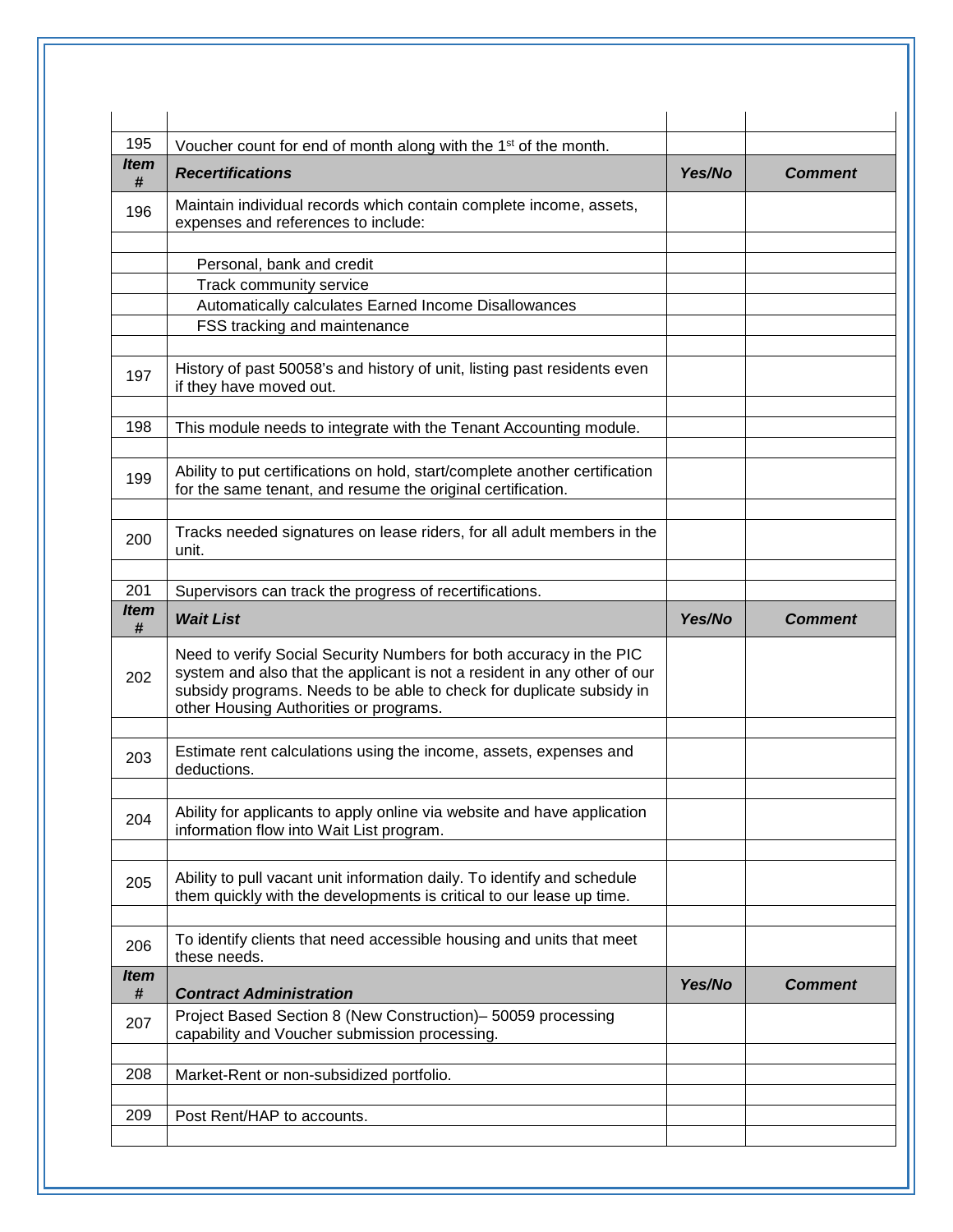| 210              | M/I and M/O accounting.                                                                                                                                |        |                |
|------------------|--------------------------------------------------------------------------------------------------------------------------------------------------------|--------|----------------|
| 211              | Applications/Waiting List - multiple waiting lists w/preference points<br>ranking, income targeting categories.                                        |        |                |
| 212              | Application data transfers to move in data.                                                                                                            |        |                |
| <i>Item</i><br># | Low Income Housing Tax Credit Compliance and Property<br><b>Management</b>                                                                             | Yes/No | Comment        |
| 213              |                                                                                                                                                        |        |                |
| 214              |                                                                                                                                                        |        |                |
| <b>Item</b><br># | <b>Contract Administration</b>                                                                                                                         | Yes/No | <b>Comment</b> |
| 215              | HUD compliance and error checking prior to completion of 50059<br>and/or voucher processing.                                                           |        |                |
| 216              | Manual and automated adjustments on Voucher processing.                                                                                                |        |                |
| 217              | Capability to receive TRACS error messages.                                                                                                            |        |                |
| 218              | Work Order system - capability to track individual staff person data<br>also needs to allow multiple line items per work order for tracking.           |        |                |
| 219              | Interface to A/P module to automatically generate utility allowance<br>checks.                                                                         |        |                |
| 220              | History of previous 50059s are stored and available for viewing.                                                                                       |        |                |
| 221              | Verification processing - ability to automatically generate for each<br>household member w/merged data (would prefer some type of<br>tracking system). |        |                |
| 222              | Special Claims processing, vacancy loss processing.                                                                                                    |        |                |
| 223              | 202c TRACs compliance.                                                                                                                                 |        |                |
| 224              | iMAX TRACs submission.                                                                                                                                 |        |                |
| 225              | Waiting list history (showing who and when moved in).                                                                                                  |        |                |
| <b>Item</b><br># | <b>Work Order</b>                                                                                                                                      | Yes/No | <b>Comment</b> |
| 226              | User-defined fields                                                                                                                                    |        |                |
| 227              | User-defined and 1000 (minimum) task code capability                                                                                                   |        |                |
| 228              | User-defined work descriptions on a pull-down menu                                                                                                     |        |                |
| 229              | Unlimited lines and character spacing in the work order description<br>area                                                                            |        |                |
| 230              | Handheld Computer Work Order functionality                                                                                                             |        |                |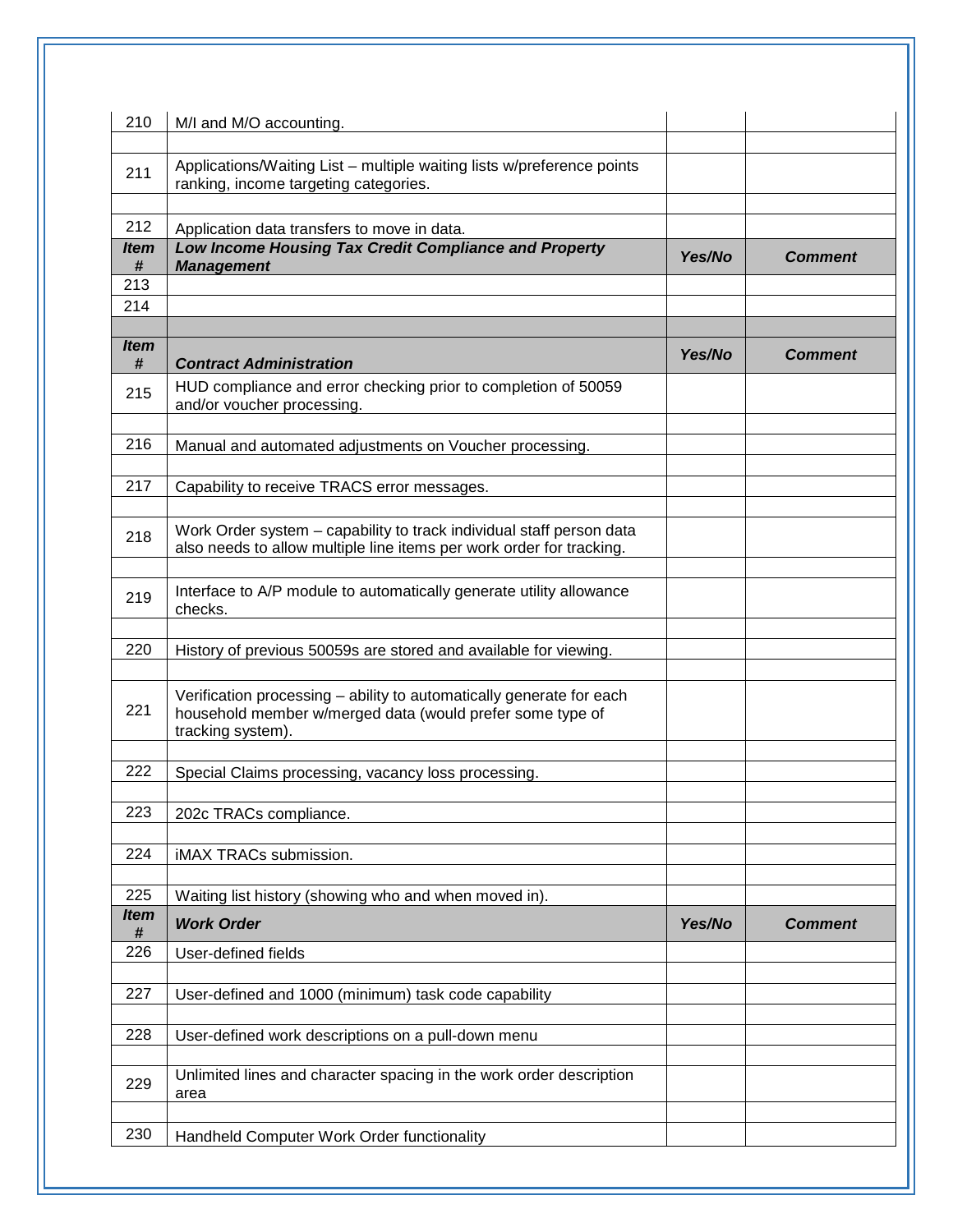| 231 | Available space for side notes that do not appear on the printed work<br>order (Desired)                                                                    |  |
|-----|-------------------------------------------------------------------------------------------------------------------------------------------------------------|--|
| 232 | Ability to assign an employee to a Home AMP                                                                                                                 |  |
| 233 | Automated Inter-Fund Billing                                                                                                                                |  |
| 234 | Generate work orders by unit #, address, AMP/site or tenant name                                                                                            |  |
| 235 | Generate multiple work orders for one address by selecting the<br>address only once                                                                         |  |
| 236 | Have multiple work items and multiple employees appear on a single<br>work order (Desired)                                                                  |  |
| 237 | Designate "Pet In Unit" once for an address and have the designation<br>default on subsequent work orders for the same address.                             |  |
| 238 | Copy and paste a work description from one work order to another<br>(Desired)                                                                               |  |
| 239 | Ability to notify someone of a Skilled Trades work order issued for<br>their area by someone in another area (FYI with "Read only"<br>capability).          |  |
| 240 | Ability to repeat standard labor information for the same employee<br>when entering several labor entries on one work order (e.g. employee<br>#). (Desired) |  |
| 241 | Inventory and labor together on the work order for cost per work order<br>(Desired)                                                                         |  |
| 242 | Track the date, time and function performed by users of a specified<br>work order (Desired)                                                                 |  |
| 243 | Track data to determine PHAS percentages by AMP or multiple<br>selection criteria and produce a worksheet containing a breakdown of<br>same. (Desired)      |  |
| 244 | Flag or color-code emergency work orders not abated within 24 hours                                                                                         |  |
| 245 | Flag non emergency work orders not completed within 3 days.<br>(Desired)                                                                                    |  |
| 246 | Ability to schedule monthly, weekly and daily planned periodic<br>maintenance                                                                               |  |
| 247 | Preventive maintenance scheduling                                                                                                                           |  |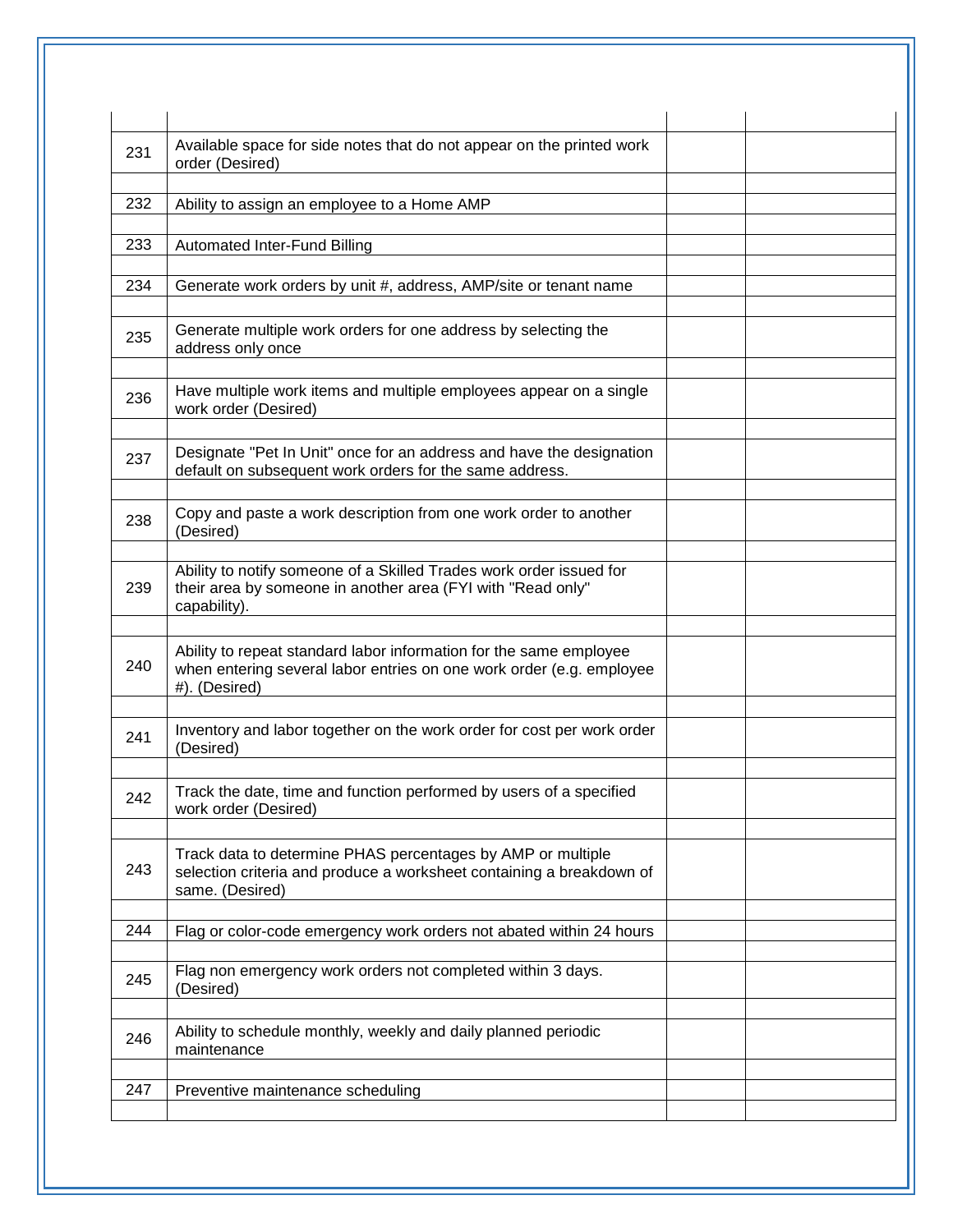| 248              | Option to specify a start time to appear on all preventive/periodic work<br>orders (Desired)                               |        |                |
|------------------|----------------------------------------------------------------------------------------------------------------------------|--------|----------------|
| <i>Item</i><br># | <b>Payroll</b>                                                                                                             | Yes/No | <b>Comment</b> |
| 249              | Does your software have a Payroll Module?                                                                                  |        |                |
| 250              | Meet all federal reporting requirements.                                                                                   |        |                |
| 251              | Meet all state of Ohio reporting requirements.                                                                             |        |                |
| 252              | Meet all OPERS reporting requirements including employer paid<br>PERS pickup of empoyees portion.                          |        |                |
| 253              | Ability to process multiple city tax codes per employee, per pay<br>period.                                                |        |                |
| 254              | Ability to handle 457 & Section 125 pre-tax deductions.                                                                    |        |                |
| 255              | Ability to interface to bank(s) for direct deposit and/or print checks                                                     |        |                |
| 256              | Does the Payroll module interface to the General Ledger Module?                                                            |        |                |
| 257              | Do benefit costs follow pay period payroll allocation expenses?                                                            |        |                |
| 258              | Can benefit costs be interfaced to the General Ledger Module?                                                              |        |                |
| 259              | Can your Payroll module process direct charges to specific cost<br>centers as well as to a default allocation table?       |        |                |
| 260              | Can file maintenance be performed on employee payroll allocation as<br>needed? (Bi-weekly)                                 |        |                |
| 261              | Ability to track Vacation time?                                                                                            |        |                |
| 262              | Ability to track Sick time?                                                                                                |        |                |
| 263              | Ability to track Comp time?                                                                                                |        |                |
| 264              | Ability to track Unrestricted time?                                                                                        |        |                |
| 265              | Can you pay employee's multiple rates within the same pay period?<br>le. Out of class rate differential                    |        |                |
| 266              | Does your software have a Time and Attendance module?                                                                      |        |                |
|                  | If Yes, please answer the following:<br>Ability to accrue Comp time at one rate (1.5) and expend it on<br>an hourly basis? |        |                |
|                  | Can employee time be captured electronically?                                                                              |        |                |
|                  | Can manual file maintenance be done to the data?                                                                           |        |                |